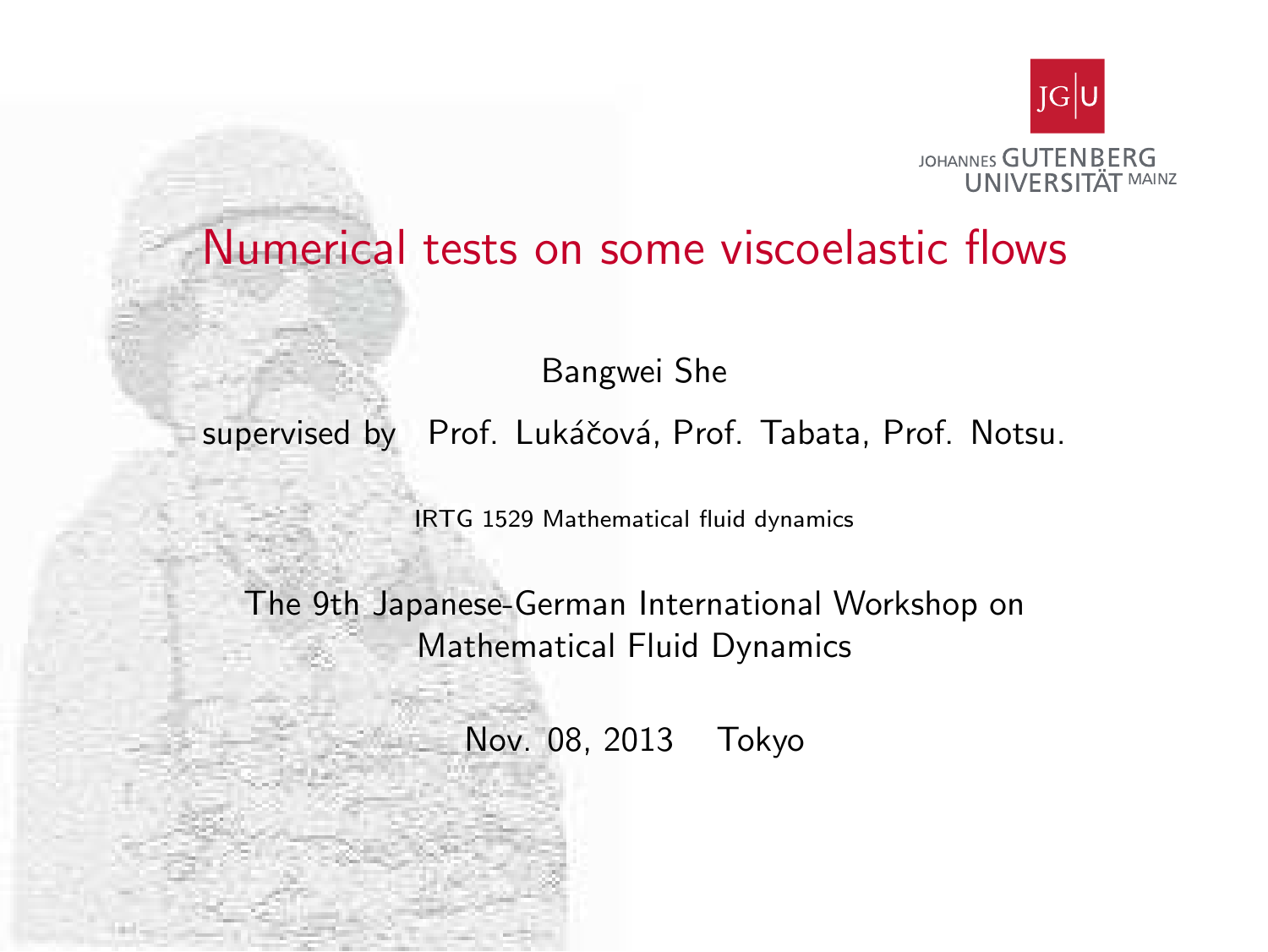### An overview of different models

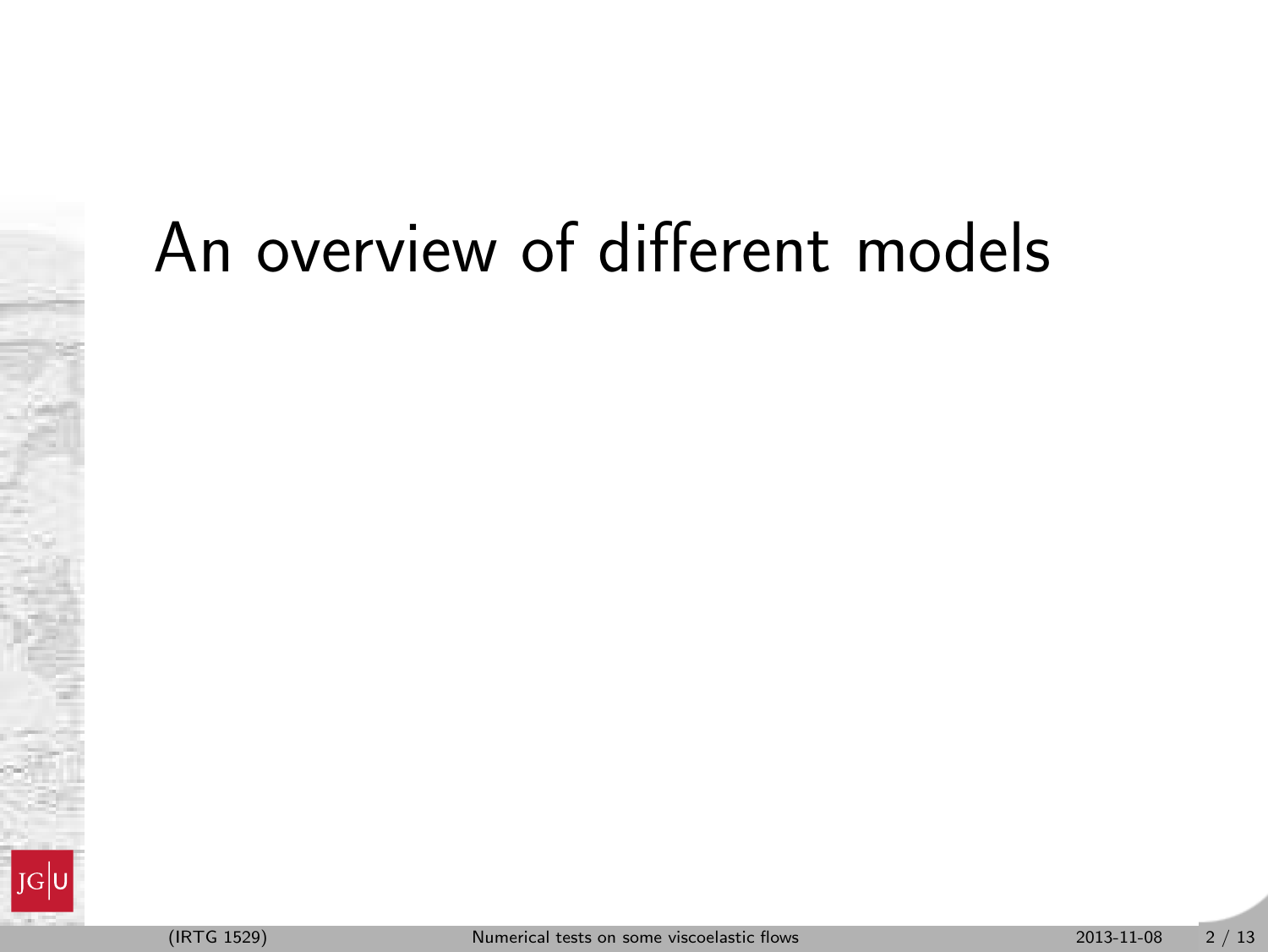### An overview of different models

Navier Stokes

$$
\left\{\begin{array}{l} Re(\frac{\partial \mathbf{u}}{\partial t} + \mathbf{u} \cdot \nabla \mathbf{u}) = -\nabla p + \nabla \cdot (2\alpha \mathbf{D}(\mathbf{u}) + \boldsymbol{\sigma}) \\ \nabla \cdot \mathbf{u} = 0 \end{array}\right.
$$

u: velocity,

p: pressure,

Re: Reynolds number,

 $\alpha$ : ratio of Newtonian viscosity,

.

 $\sigma$ : elastic viscosity,

$$
D(u) = \frac{\nabla u - \nabla u^{\mathsf{T}}}{2}
$$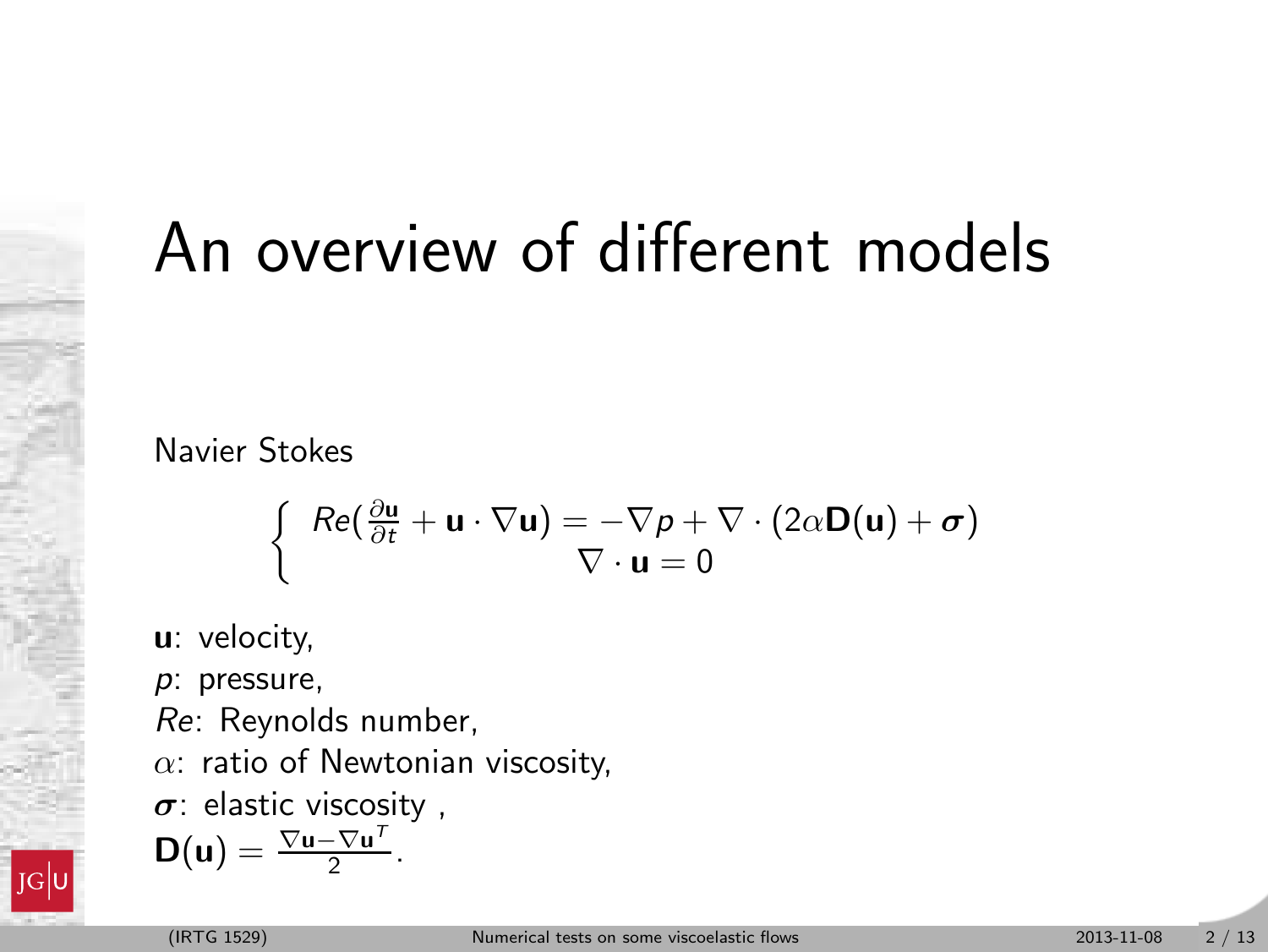$$
\frac{\partial \boldsymbol{\tau}}{\partial t} + (\mathbf{u} \cdot \nabla)\boldsymbol{\tau} - \nabla \mathbf{u} \cdot \boldsymbol{\tau} - \boldsymbol{\tau} \cdot (\nabla \mathbf{u})^T = \frac{1}{\mathcal{W}\boldsymbol{e}} (\mathbf{I} - \boldsymbol{\tau})
$$

where  $\sigma = \frac{1-\alpha}{We}(\tau - \mathbf{I}).$  $\tau$ : conformation tensor, symmetric positive definite We: Weissenberg number, relaxation time over characteristic time

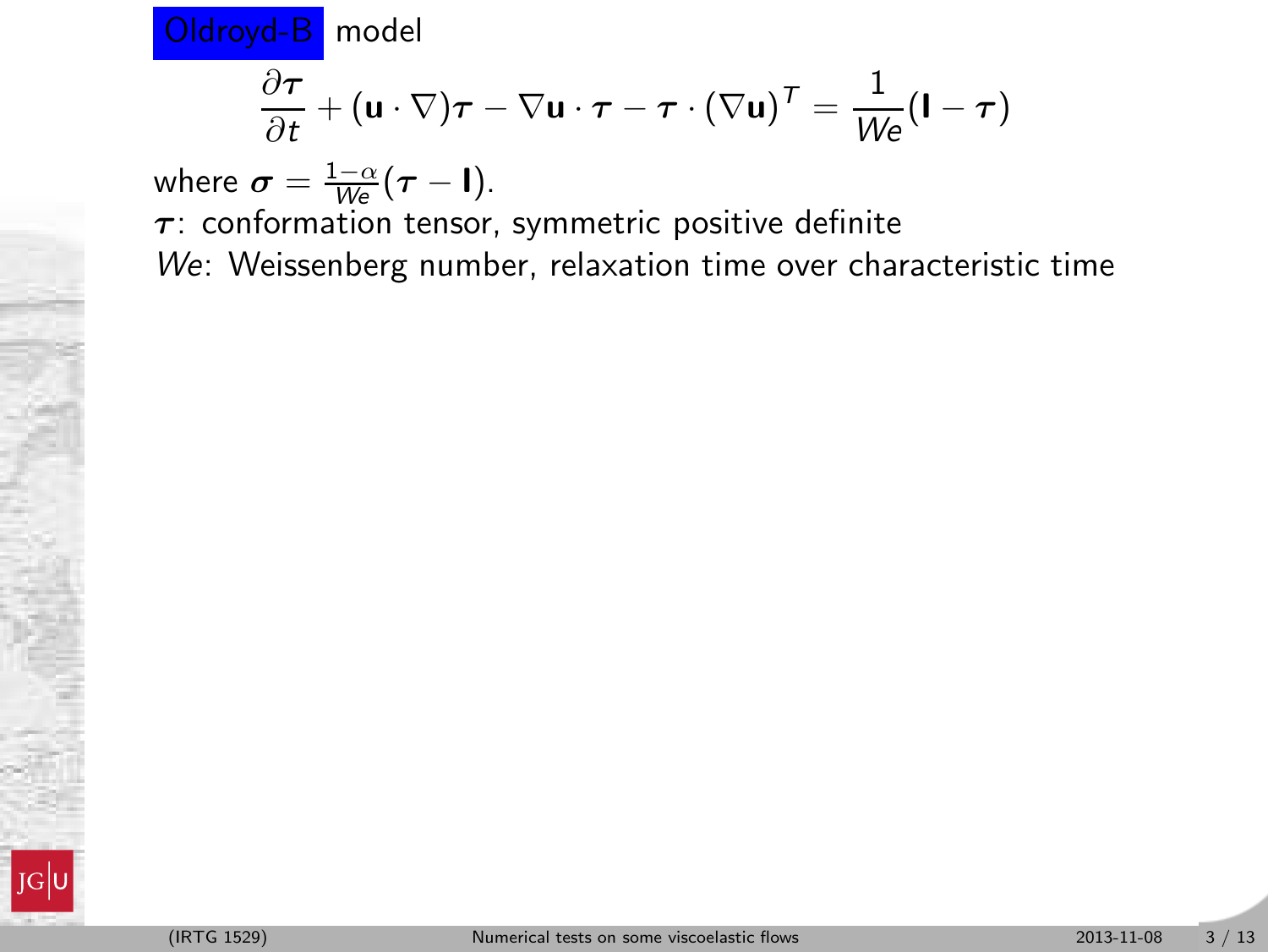$$
\frac{\partial \boldsymbol{\tau}}{\partial t} + (\mathbf{u} \cdot \nabla)\boldsymbol{\tau} - \nabla \mathbf{u} \cdot \boldsymbol{\tau} - \boldsymbol{\tau} \cdot (\nabla \mathbf{u})^T = \frac{1}{W \epsilon} (\mathbf{I} - \boldsymbol{\tau})
$$

where  $\sigma = \frac{1-\alpha}{We}(\tau - \mathbf{I}).$ 

 $\tau$ : conformation tensor, symmetric positive definite We: Weissenberg number, relaxation time over characteristic time

**Lions-Masmoudi** model  
\n
$$
\frac{\partial \tau}{\partial t} + (\mathbf{u} \cdot \nabla)\tau - \mathbf{W} \cdot \tau - \tau \cdot \mathbf{W}^T = \frac{1}{We}(\mathbf{I} - \tau)
$$
\nwhere  $\sigma = \frac{1-\alpha}{We}(\tau - \mathbf{I}), \mathbf{W} = \frac{\nabla \mathbf{u} - \nabla \mathbf{u}^T}{2}$ .

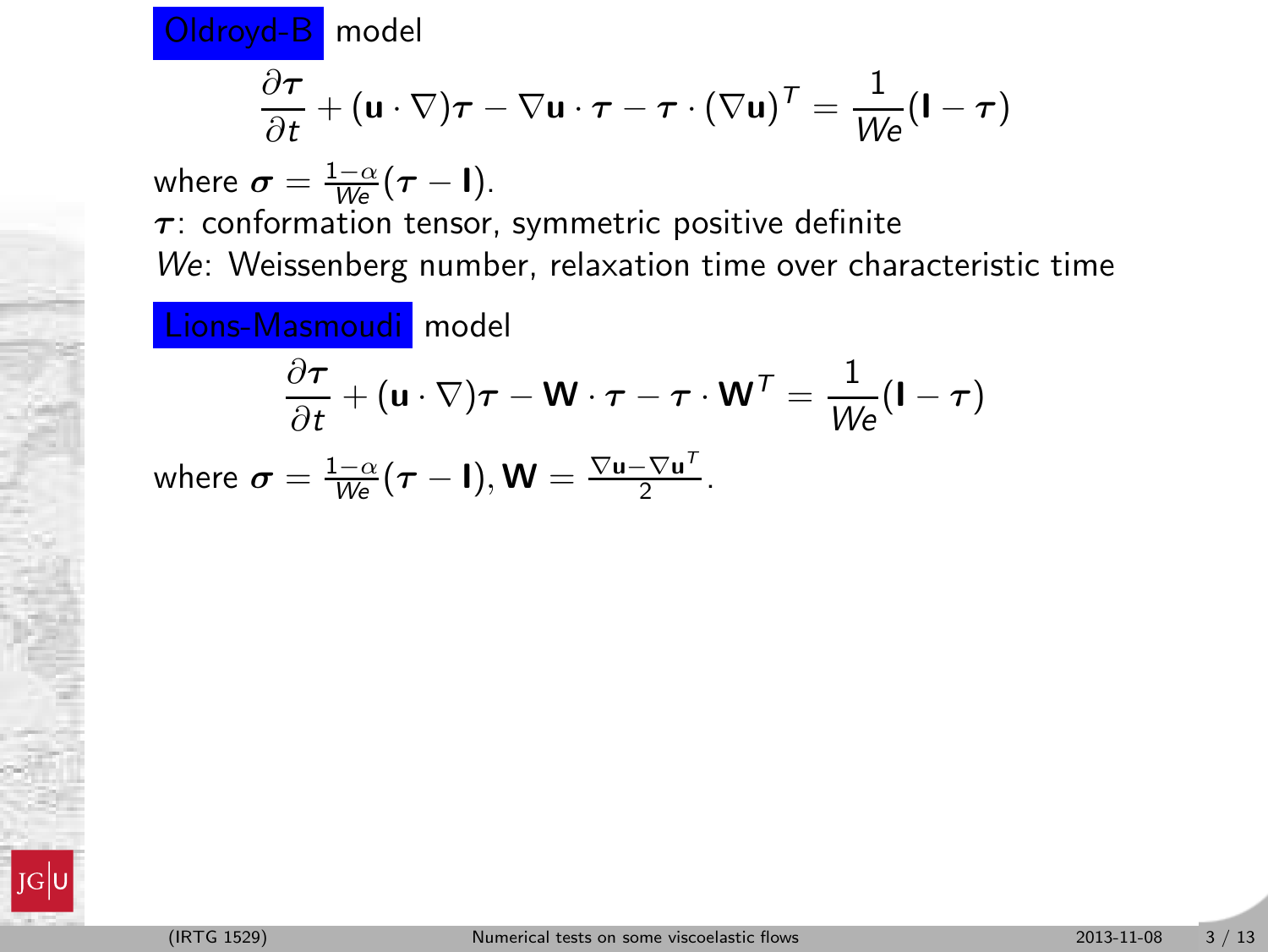$$
\frac{\partial \boldsymbol{\tau}}{\partial t} + (\mathbf{u} \cdot \nabla)\boldsymbol{\tau} - \nabla \mathbf{u} \cdot \boldsymbol{\tau} - \boldsymbol{\tau} \cdot (\nabla \mathbf{u})^T = \frac{1}{W \epsilon} (\mathbf{I} - \boldsymbol{\tau})
$$

where  $\sigma = \frac{1-\alpha}{We}(\tau - \mathbf{I}).$  $\tau$ : conformation tensor, symmetric positive definite

We: Weissenberg number, relaxation time over characteristic time

Lions-Masmoudi model  
\n
$$
\frac{\partial \tau}{\partial t} + (\mathbf{u} \cdot \nabla) \tau - \mathbf{W} \cdot \tau - \tau \cdot \mathbf{W}^T = \frac{1}{We} (\mathbf{I} - \tau)
$$
\nwhere  $\sigma = \frac{1-\alpha}{We} (\tau - \mathbf{I}), \mathbf{W} = \frac{\nabla \mathbf{u} - \nabla \mathbf{u}^T}{2}.$   
\n**Perterlin** model  
\n
$$
\frac{\partial \tau}{\partial t} + (\mathbf{u} \cdot \nabla) \tau - \nabla \mathbf{u} \cdot \tau - \tau \cdot (\nabla \mathbf{u})^T = \frac{1}{We} (tr\tau \mathbf{I} - (tr\tau)^2 \tau)
$$
\nwhere  $\sigma = \frac{1}{We} (tr\tau) \tau$ .

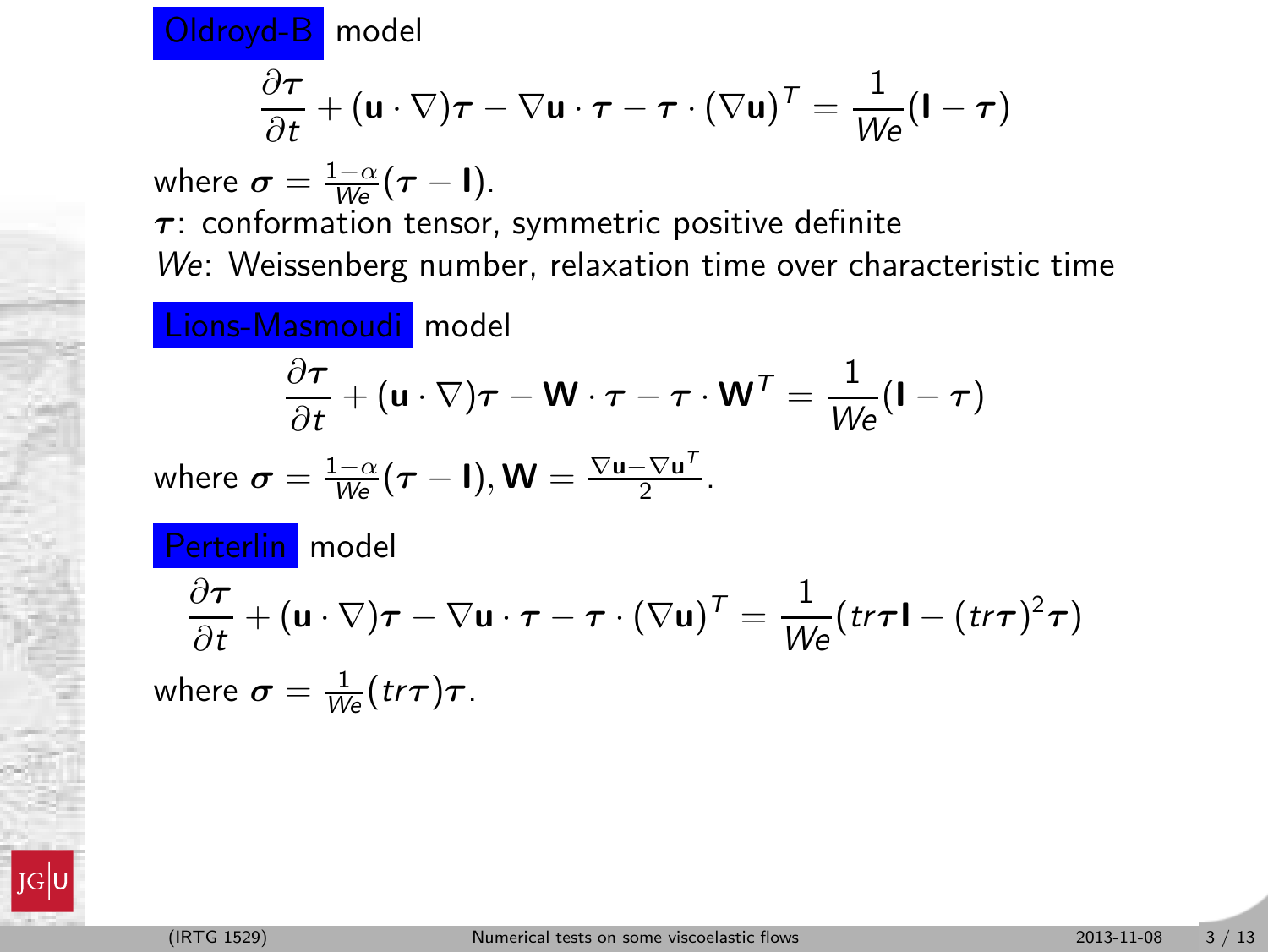$$
\frac{\partial \boldsymbol{\tau}}{\partial t} + (\mathbf{u} \cdot \nabla)\boldsymbol{\tau} - \nabla \mathbf{u} \cdot \boldsymbol{\tau} - \boldsymbol{\tau} \cdot (\nabla \mathbf{u})^T = \frac{1}{W \epsilon} (\mathbf{I} - \boldsymbol{\tau})
$$

where  $\sigma = \frac{1-\alpha}{We}(\tau - \mathbf{I}).$  $\tau$ : conformation tensor, symmetric positive definite

We: Weissenberg number, relaxation time over characteristic time

Lions-Masmoudi model  
\n
$$
\frac{\partial \tau}{\partial t} + (\mathbf{u} \cdot \nabla) \tau - \mathbf{W} \cdot \tau - \tau \cdot \mathbf{W}^T = \frac{1}{W_e} (\mathbf{I} - \tau)
$$
\nwhere  $\sigma = \frac{1-\alpha}{W_e} (\tau - \mathbf{I}), \mathbf{W} = \frac{\nabla \mathbf{u} - \nabla \mathbf{u}^T}{2}.$   
\n**Perterlin** model  
\n
$$
\frac{\partial \tau}{\partial t} + (\mathbf{u} \cdot \nabla) \tau - \nabla \mathbf{u} \cdot \tau - \tau \cdot (\nabla \mathbf{u})^T = \frac{1}{W_e} (tr\tau \mathbf{I} - (tr\tau)^2 \tau)
$$
\nwhere  $\sigma = \frac{1}{W_e} (tr\tau) \tau$ .

| model      | global weak solution | numerics |  |
|------------|----------------------|----------|--|
| Oldroyd-B  | no                   | no       |  |
| Rotational | ves                  | ves      |  |
| Perterlin  | ves                  | ves      |  |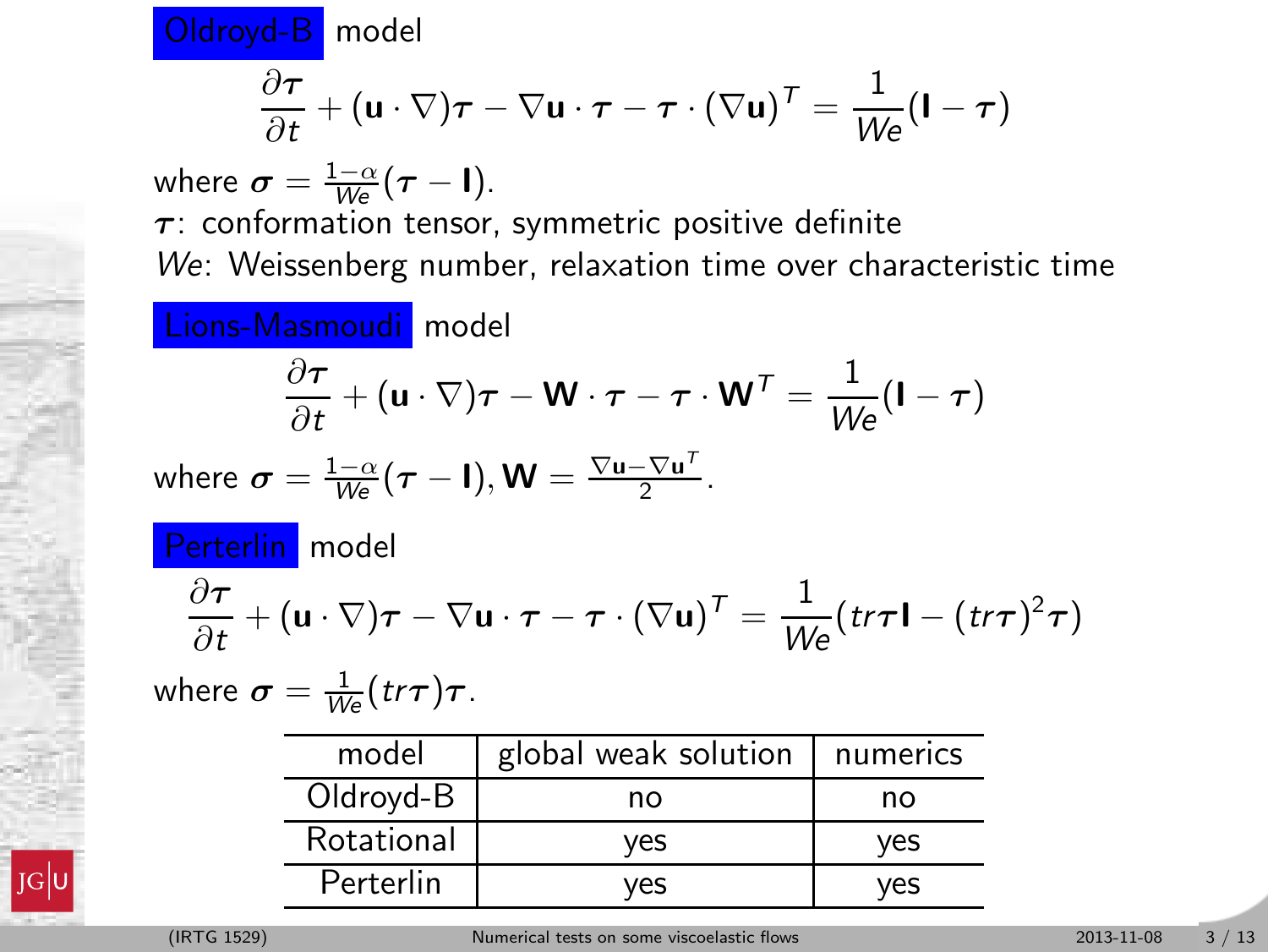- .  $\psi = sqrt(\tau)$  Square root(SR)
- $\psi = \log(\tau)$  Logarithm conformation representation(LCR)

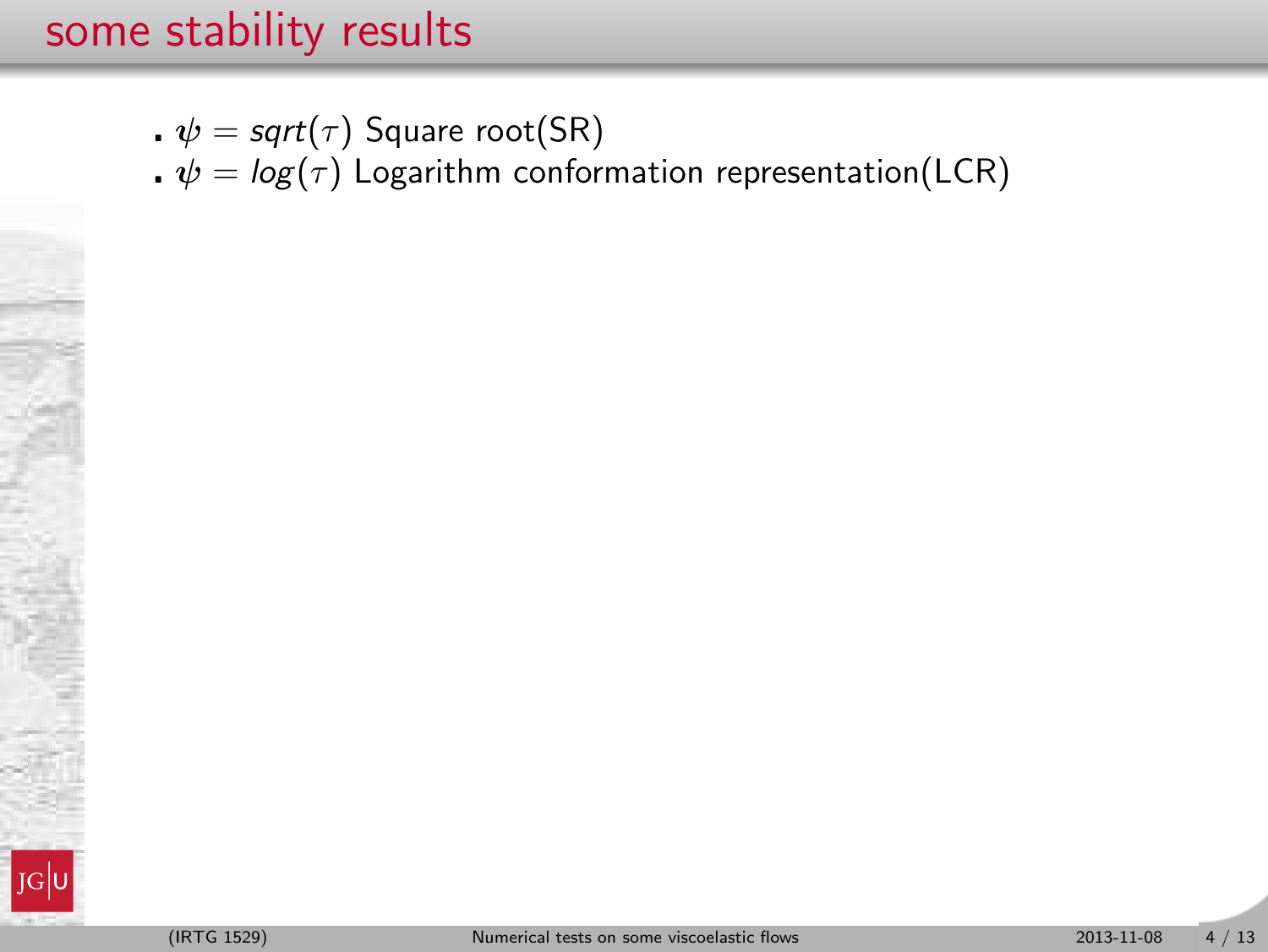- $\cdot \psi = \mathsf{sqrt}(\tau)$  Square root(SR)
- $\psi = \log(\tau)$  Logarithm conformation representation(LCR)

If  $\tau$  is symmetric positive definite, matrix  $\nabla$ **u** can be decomposed as following

$$
\nabla \mathbf{u} = \mathbf{B} + \mathbf{\Omega} + \mathbf{N} \boldsymbol{\tau}^{-1}.
$$

where  $N$ ,  $\Omega$  anti-symmetric, **B** symmetric and commutes with  $\tau$ .

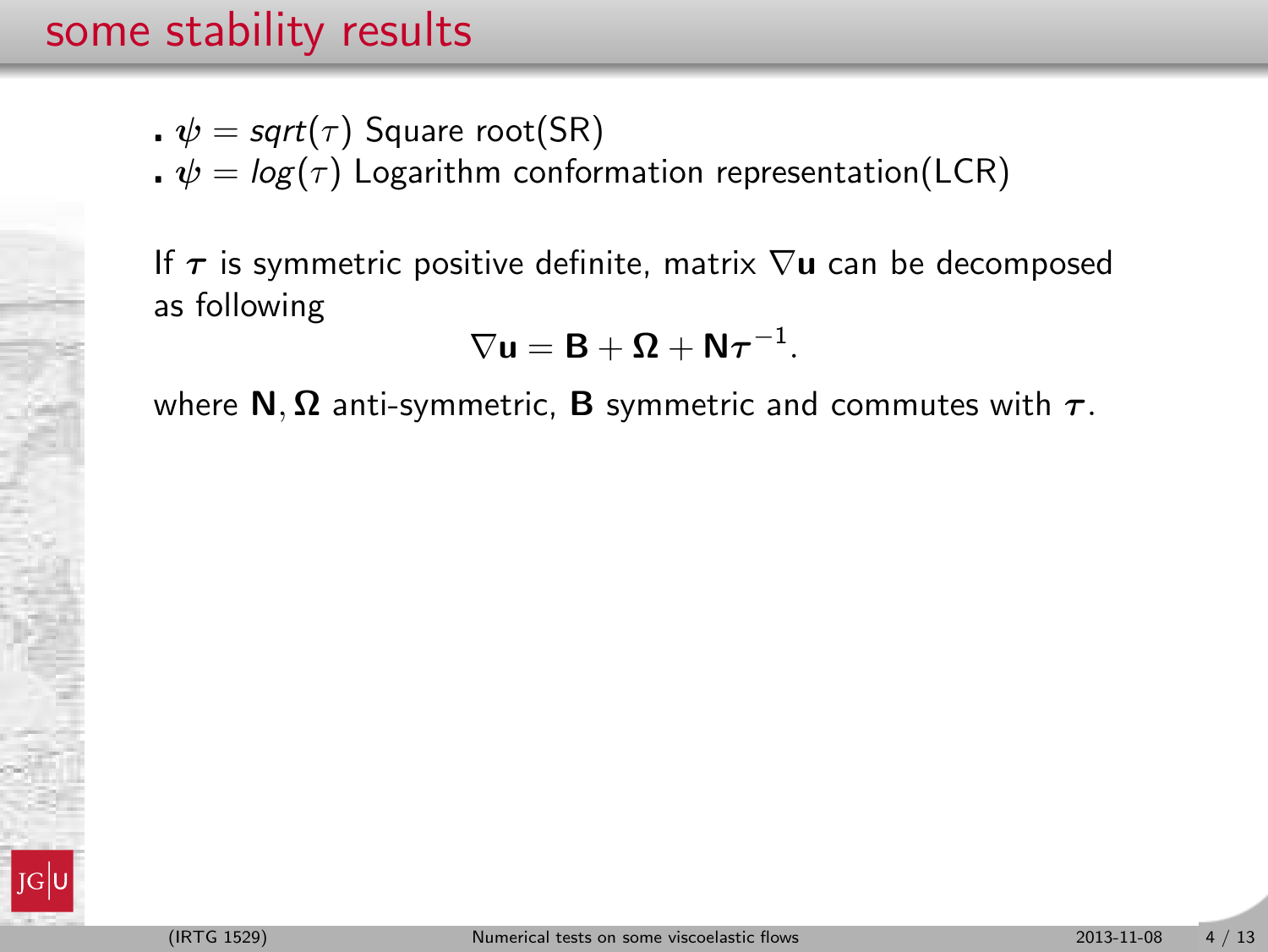- $\cdot \psi = \mathsf{sqrt}(\tau)$  Square root(SR)
- $\psi = \log(\tau)$  Logarithm conformation representation(LCR)

If  $\tau$  is symmetric positive definite, matrix  $\nabla$ **u** can be decomposed as following

$$
\nabla \mathbf{u} = \mathbf{B} + \mathbf{\Omega} + \mathbf{N} \boldsymbol{\tau}^{-1}.
$$

where  $N$ ,  $\Omega$  anti-symmetric, **B** symmetric and commutes with  $\tau$ .

$$
R^{T} \tau R = diag(\lambda_{1}, \lambda_{2})
$$

$$
\begin{pmatrix} m_{11} & m_{12} \\ m_{21} & m_{22} \end{pmatrix} = R^{T}(\nabla \mathbf{u})R.
$$

$$
\mathbf{N} = R \begin{pmatrix} 0 & n \\ -n & 0 \end{pmatrix} R^{T}, \mathbf{B} = R \begin{pmatrix} m_{11} & 0 \\ 0 & m_{22} \end{pmatrix} R^{T}, \Omega = R \begin{pmatrix} 0 & \omega \\ -\omega & 0 \end{pmatrix} R^{T}
$$
with  $n = (m_{12} + m_{21})/(\lambda_{2}^{-1} - \lambda_{1}^{-1}), \omega = (\lambda_{2}m_{12} + \lambda_{1}m_{21})/(\lambda_{2} - \lambda_{1}).$ 

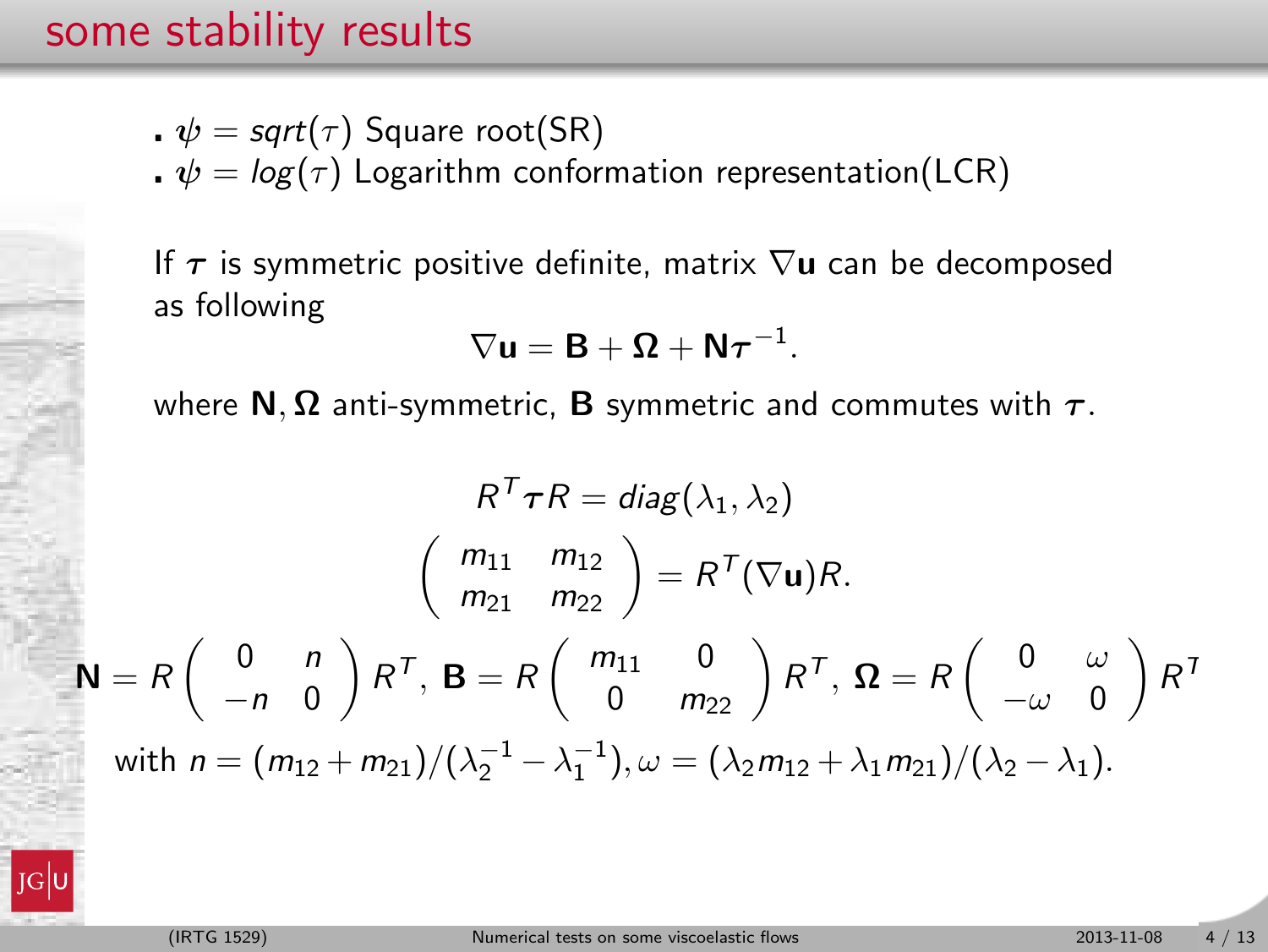- $\cdot \psi = \mathsf{sqrt}(\tau)$  Square root(SR)
- $\psi = \log(\tau)$  Logarithm conformation representation(LCR)

If  $\tau$  is symmetric positive definite, matrix  $\nabla$ **u** can be decomposed as following

$$
\nabla \mathbf{u} = \mathbf{B} + \mathbf{\Omega} + \mathbf{N} \boldsymbol{\tau}^{-1}.
$$

where  $N$ ,  $\Omega$  anti-symmetric, **B** symmetric and commutes with  $\tau$ .

$$
R^{T}\tau R = diag(\lambda_{1}, \lambda_{2})
$$
\n
$$
\begin{pmatrix} m_{11} & m_{12} \\ m_{21} & m_{22} \end{pmatrix} = R^{T}(\nabla \mathbf{u})R.
$$
\n
$$
\mathbf{N} = R \begin{pmatrix} 0 & n \\ -n & 0 \end{pmatrix} R^{T}, \mathbf{B} = R \begin{pmatrix} m_{11} & 0 \\ 0 & m_{22} \end{pmatrix} R^{T}, \Omega = R \begin{pmatrix} 0 & \omega \\ -\omega & 0 \end{pmatrix} R^{T}
$$
\nwith  $n = (m_{12} + m_{21})/(\lambda_{2}^{-1} - \lambda_{1}^{-1}), \omega = (\lambda_{2}m_{12} + \lambda_{1}m_{21})/(\lambda_{2} - \lambda_{1}).$ \n
$$
\nabla \mathbf{u} \cdot \boldsymbol{\tau} + \boldsymbol{\tau} \cdot (\nabla \mathbf{u})^{T} = \Omega \boldsymbol{\tau} - \boldsymbol{\tau} \Omega + 2\mathbf{B} \boldsymbol{\tau}
$$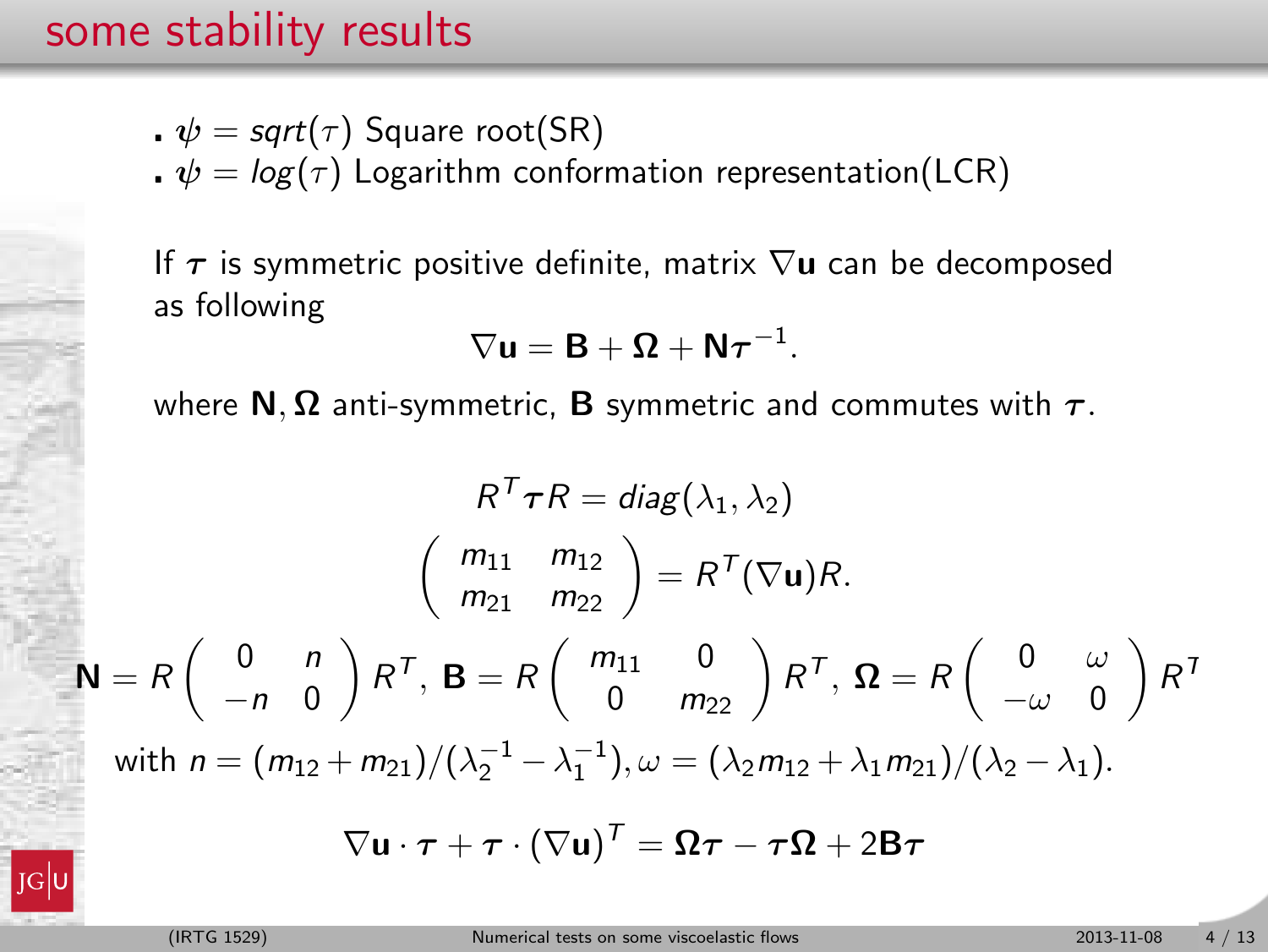$$
\frac{\partial \tau}{\partial t} + \mathbf{u} \cdot \boldsymbol{\tau} = \Omega \boldsymbol{\tau} - \boldsymbol{\tau} \Omega + 2 \mathbf{B} \boldsymbol{\tau} + \frac{1}{W \epsilon} (\mathbf{I} - \boldsymbol{\tau})
$$

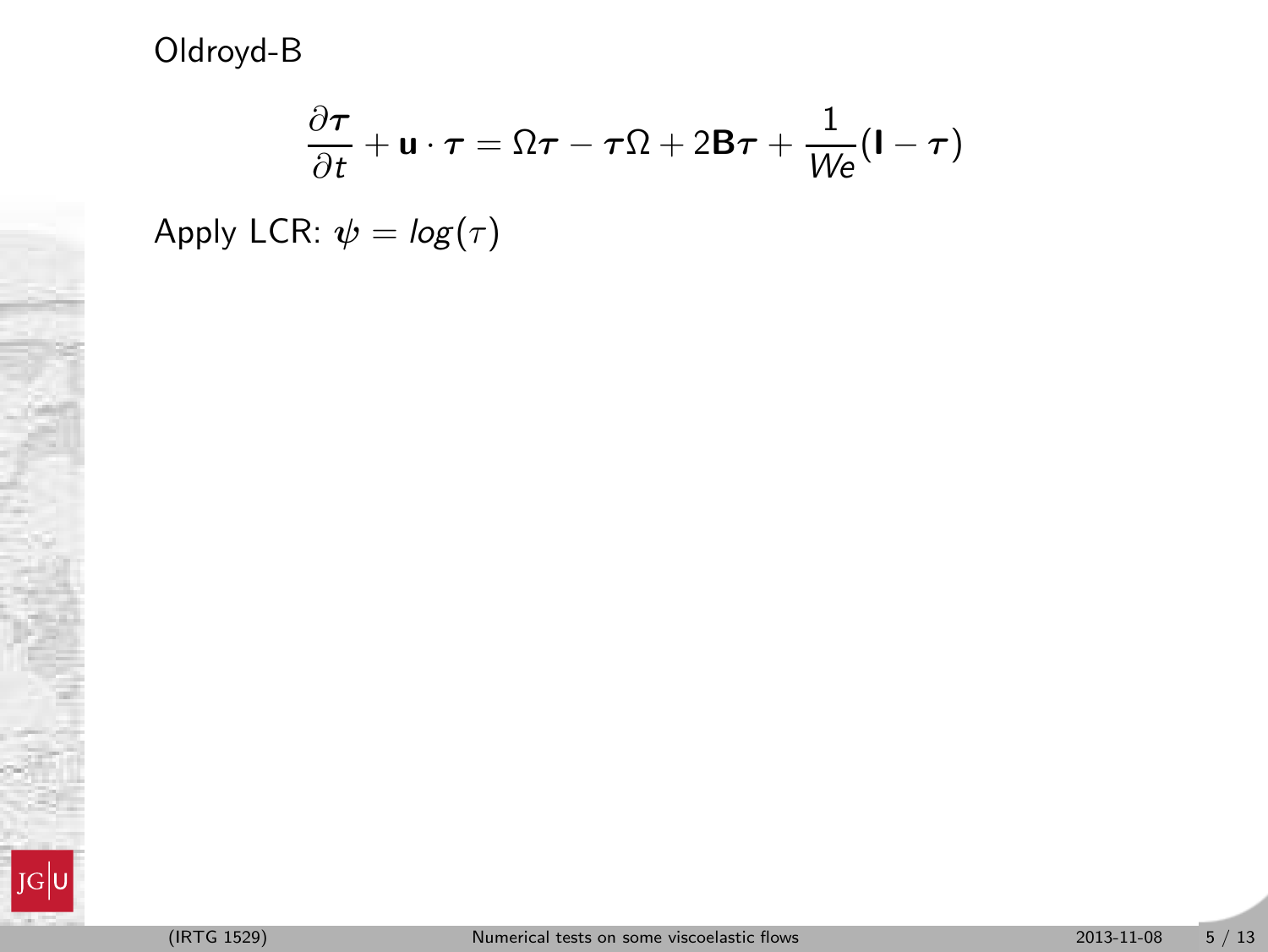$$
\frac{\partial \tau}{\partial t} + \mathbf{u} \cdot \boldsymbol{\tau} = \Omega \boldsymbol{\tau} - \boldsymbol{\tau} \Omega + 2 \mathbf{B} \boldsymbol{\tau} + \frac{1}{W \mathbf{e}} (\mathbf{I} - \boldsymbol{\tau})
$$

(1)Advection: 
$$
\frac{\partial \tau}{\partial t} + (\mathbf{u} \cdot \nabla)\tau = 0 \implies \frac{\partial \psi}{\partial t} + (\mathbf{u} \cdot \nabla)\psi = 0.
$$

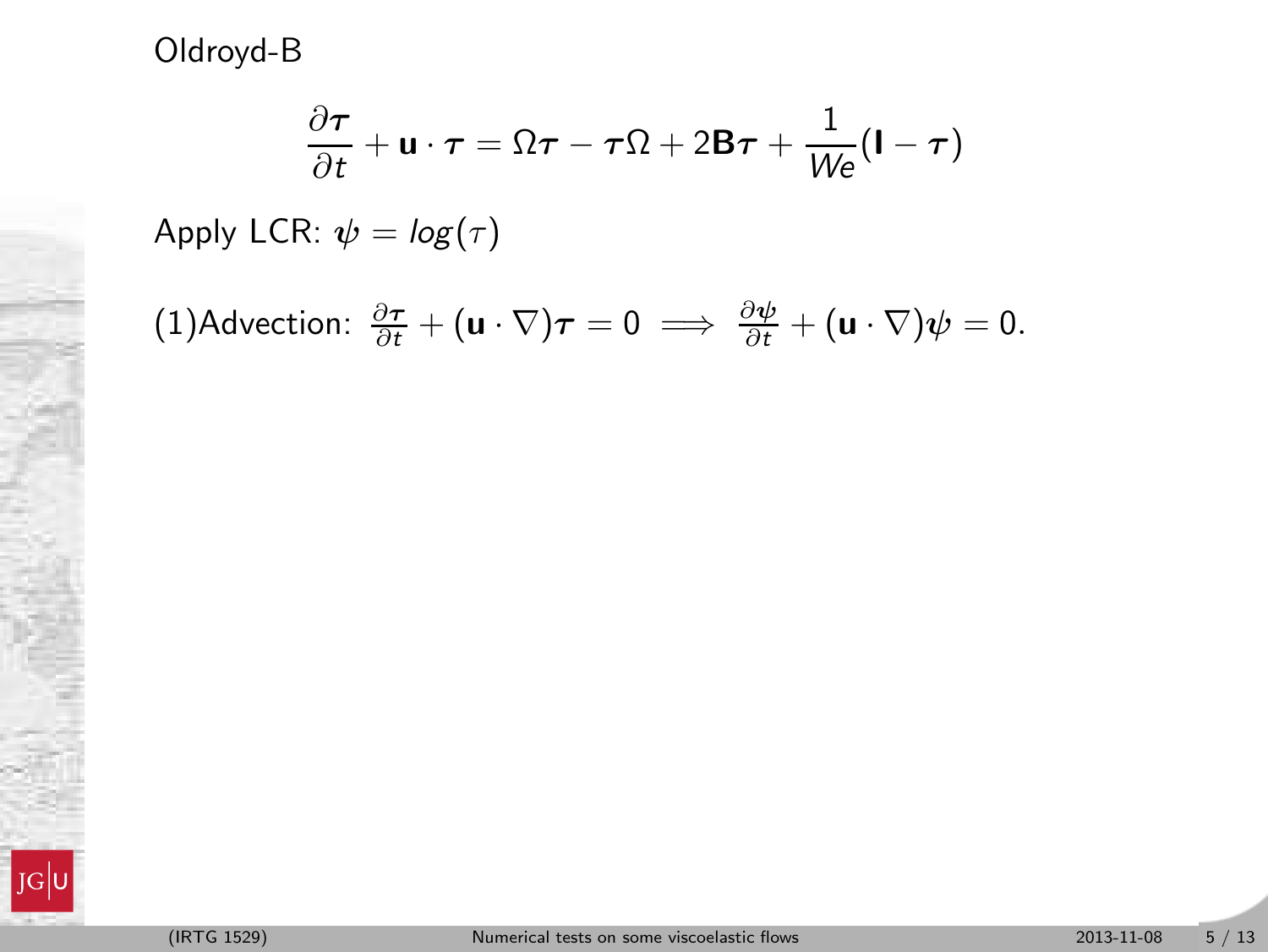$$
\frac{\partial \tau}{\partial t} + \mathbf{u} \cdot \boldsymbol{\tau} = \Omega \boldsymbol{\tau} - \boldsymbol{\tau} \Omega + 2 \mathbf{B} \boldsymbol{\tau} + \frac{1}{W \mathbf{e}} (\mathbf{I} - \boldsymbol{\tau})
$$

(1)Advection: 
$$
\frac{\partial \tau}{\partial t} + (\mathbf{u} \cdot \nabla)\tau = 0 \implies \frac{\partial \psi}{\partial t} + (\mathbf{u} \cdot \nabla)\psi = 0.
$$
  
(2) Sources:  $\frac{\partial \tau}{\partial t} = \frac{1}{We}(\mathbf{I} - \tau) \implies \frac{\partial \psi}{\partial t} = \frac{1}{We}(e^{-\psi} - \mathbf{I}).$ 

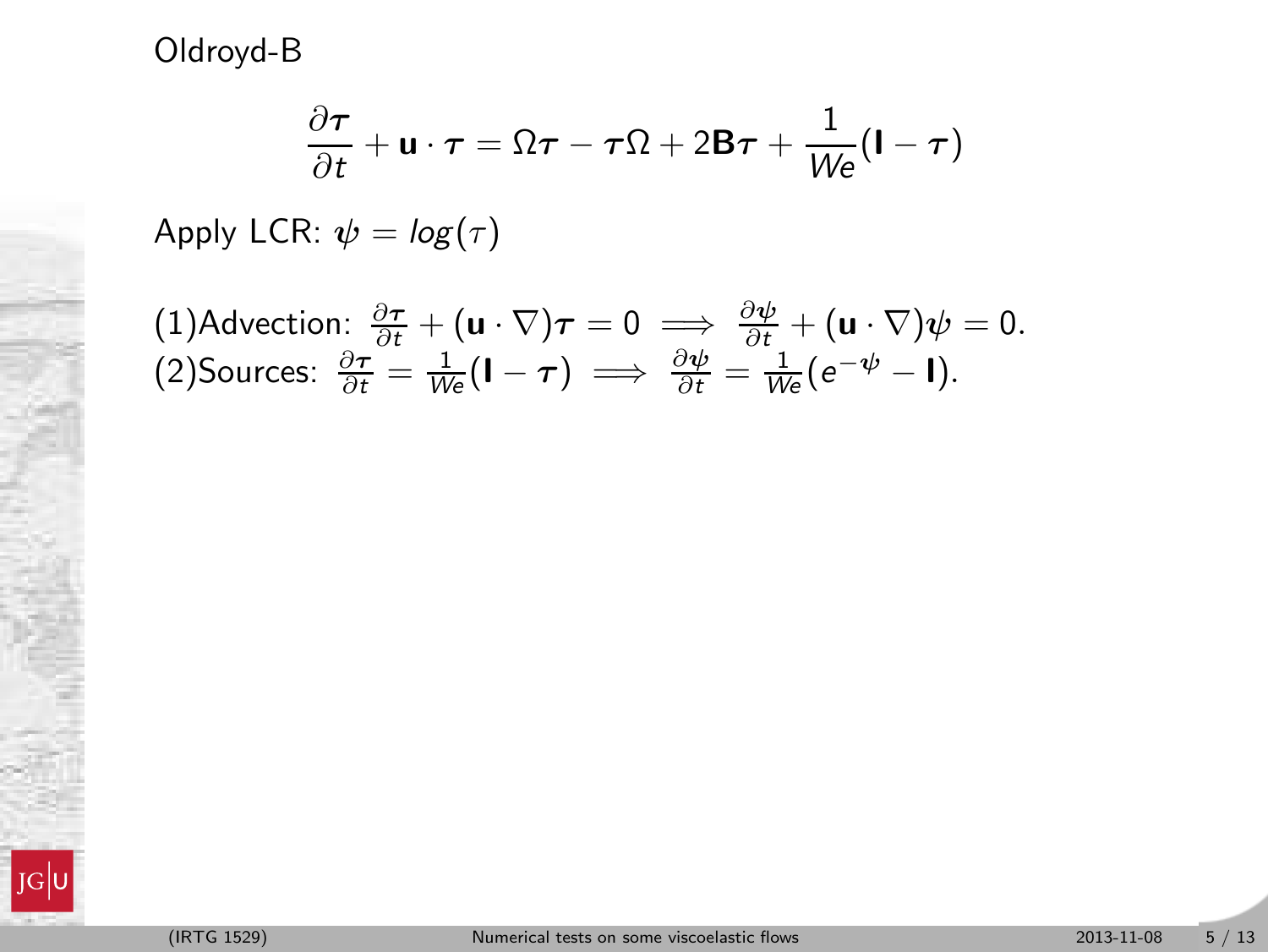$$
\frac{\partial \tau}{\partial t} + \mathbf{u} \cdot \boldsymbol{\tau} = \Omega \boldsymbol{\tau} - \boldsymbol{\tau} \Omega + 2 \mathbf{B} \boldsymbol{\tau} + \frac{1}{W \epsilon} (\mathbf{I} - \boldsymbol{\tau})
$$

(1)Advection: 
$$
\frac{\partial \tau}{\partial t} + (\mathbf{u} \cdot \nabla)\tau = 0 \implies \frac{\partial \psi}{\partial t} + (\mathbf{u} \cdot \nabla)\psi = 0.
$$
  
\n(2) Sources:  $\frac{\partial \tau}{\partial t} = \frac{1}{W_e}(\mathbf{l} - \tau) \implies \frac{\partial \psi}{\partial t} = \frac{1}{W_e}(e^{-\psi} - \mathbf{l}).$   
\n(3)Rotation:  $\frac{\partial \tau}{\partial t} = \Omega \tau - \tau \Omega \implies \tau(t) = e^{\Omega t} \tau_0 e^{-\Omega t},$   
\n $\psi(t) = \log \tau(t) = e^{\Omega t} \psi_0 e^{-\Omega t} \implies \frac{\partial \psi}{\partial t} = \Omega \psi - \psi \Omega.$ 

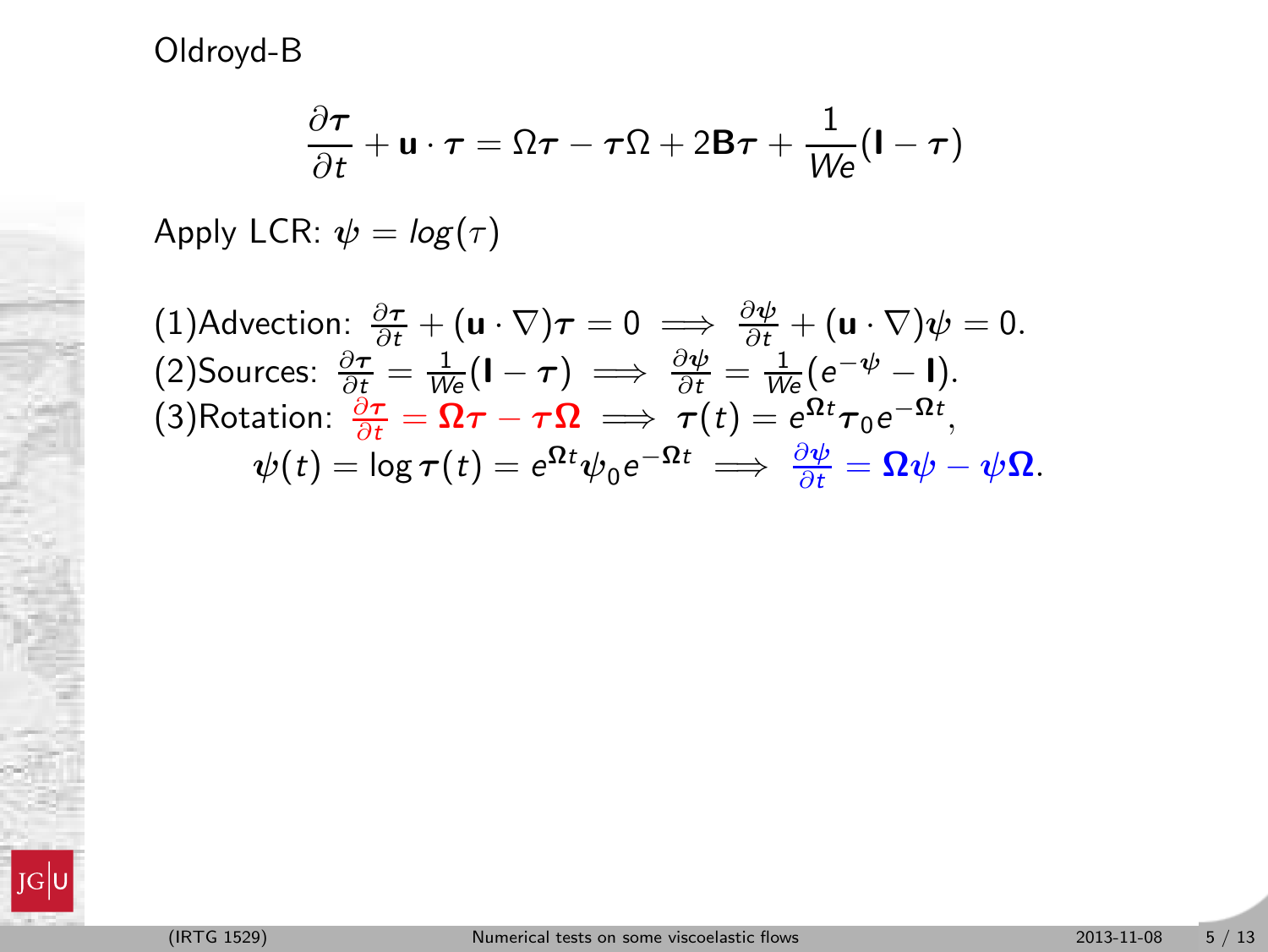$$
\frac{\partial \tau}{\partial t} + \mathbf{u} \cdot \boldsymbol{\tau} = \Omega \boldsymbol{\tau} - \boldsymbol{\tau} \Omega + 2 \mathbf{B} \boldsymbol{\tau} + \frac{1}{W \epsilon} (\mathbf{I} - \boldsymbol{\tau})
$$

Apply LCR:  $\psi = \log(\tau)$ 

(1)Advection:  $\frac{\partial \boldsymbol{\tau}}{\partial t} + (\mathbf{u} \cdot \nabla) \boldsymbol{\tau} = 0 \implies \frac{\partial \boldsymbol{\psi}}{\partial t} + (\mathbf{u} \cdot \nabla) \boldsymbol{\psi} = 0.$ (2) Sources:  $\frac{\partial \tau}{\partial \xi} = \frac{1}{We}(\mathbf{I} - \tau) \implies \frac{\partial \psi}{\partial t} = \frac{1}{We} (e^{-\psi} - \mathbf{I}).$ (3)Rotation:  $\frac{\partial \boldsymbol{\tau}}{\partial t} = \boldsymbol{\Omega} \boldsymbol{\tau} - \boldsymbol{\tau} \boldsymbol{\Omega} \implies \boldsymbol{\tau}(t) = e^{\boldsymbol{\Omega} t} \boldsymbol{\tau}_0 e^{-\boldsymbol{\Omega} t},$  $\psi(t) = \log \tau(t) = e^{\Omega t} \psi_0 e^{-\Omega t} \implies \frac{\partial \psi}{\partial t} = \Omega \psi - \psi \Omega.$ (4)Extension:  $\frac{\partial \tau}{\partial t} = 2\mathbf{B}\tau \implies \tau(t) = e^{2\mathbf{B}t}\tau_0$ ,  $\psi(t) = \log \tau(t) = 2Bt + \psi_0 \implies \frac{\partial \psi}{\partial t} = 2B.$ 

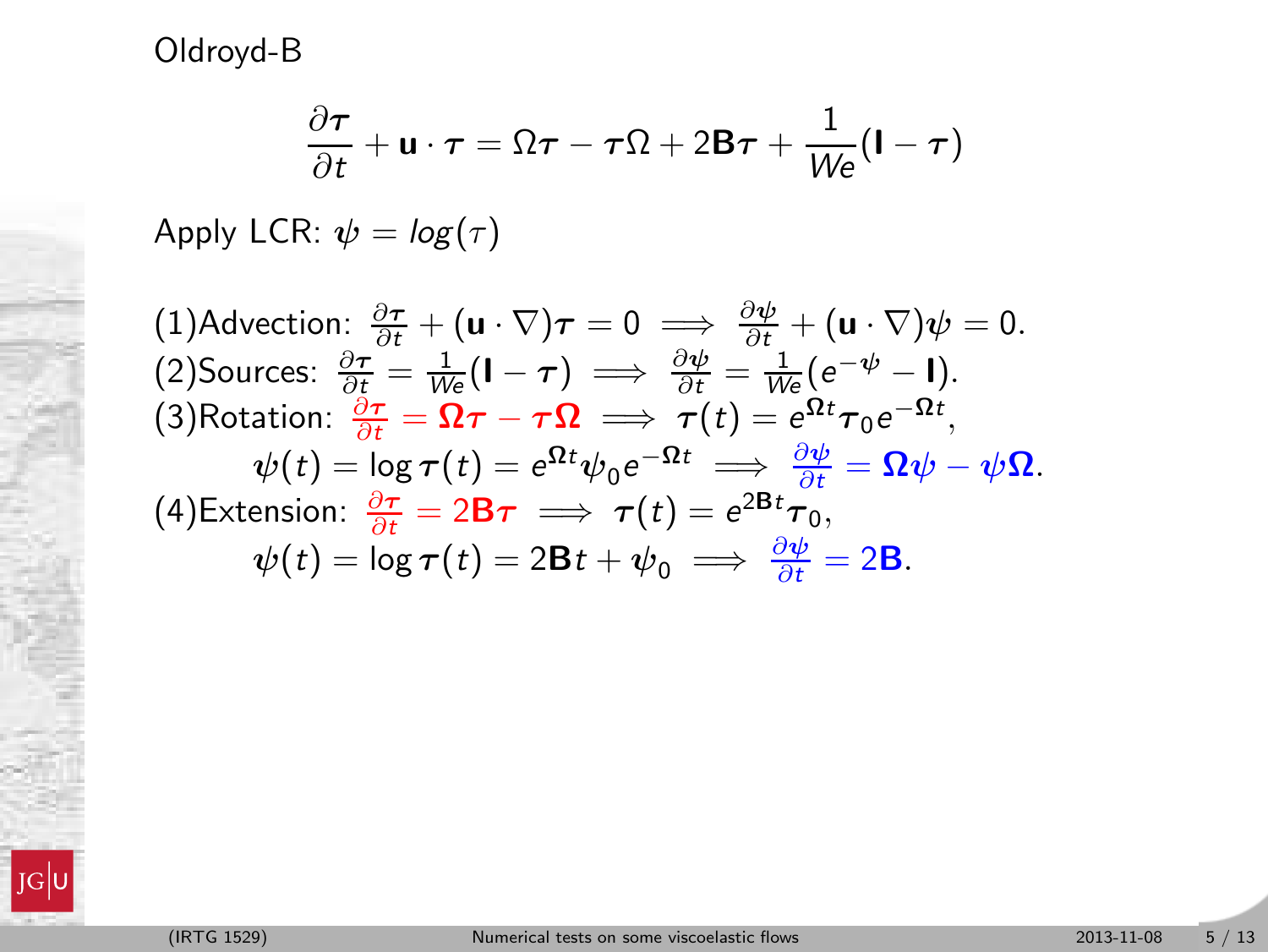$$
\frac{\partial \tau}{\partial t} + \mathbf{u} \cdot \boldsymbol{\tau} = \Omega \boldsymbol{\tau} - \boldsymbol{\tau} \Omega + 2 \mathbf{B} \boldsymbol{\tau} + \frac{1}{W \epsilon} (\mathbf{I} - \boldsymbol{\tau})
$$

Apply LCR:  $\psi = \log(\tau)$ 

(1)Advection:  $\frac{\partial \boldsymbol{\tau}}{\partial t} + (\mathbf{u} \cdot \nabla) \boldsymbol{\tau} = 0 \implies \frac{\partial \boldsymbol{\psi}}{\partial t} + (\mathbf{u} \cdot \nabla) \boldsymbol{\psi} = 0.$ (2) Sources:  $\frac{\partial \tau}{\partial \xi} = \frac{1}{We}(\mathbf{I} - \tau) \implies \frac{\partial \psi}{\partial t} = \frac{1}{We} (e^{-\psi} - \mathbf{I}).$ (3)Rotation:  $\frac{\partial \boldsymbol{\tau}}{\partial t} = \boldsymbol{\Omega} \boldsymbol{\tau} - \boldsymbol{\tau} \boldsymbol{\Omega} \implies \boldsymbol{\tau}(t) = e^{\boldsymbol{\Omega} t} \boldsymbol{\tau}_0 e^{-\boldsymbol{\Omega} t},$  $\psi(t) = \log \tau(t) = e^{\Omega t} \psi_0 e^{-\Omega t} \implies \frac{\partial \psi}{\partial t} = \Omega \psi - \psi \Omega.$ (4)Extension:  $\frac{\partial \tau}{\partial t} = 2\mathbf{B}\tau \implies \tau(t) = e^{2\mathbf{B}t}\tau_0$ ,  $\psi(t) = \log \tau(t) = 2Bt + \psi_0 \implies \frac{\partial \psi}{\partial t} = 2B.$ ∂ψ  $\frac{\partial \psi}{\partial t} + \mathbf{u} \cdot \psi = \Omega \psi - \psi \Omega + 2 \mathbf{B} + \frac{1}{W e} (e^{-\psi} - \mathbf{I}).$ 

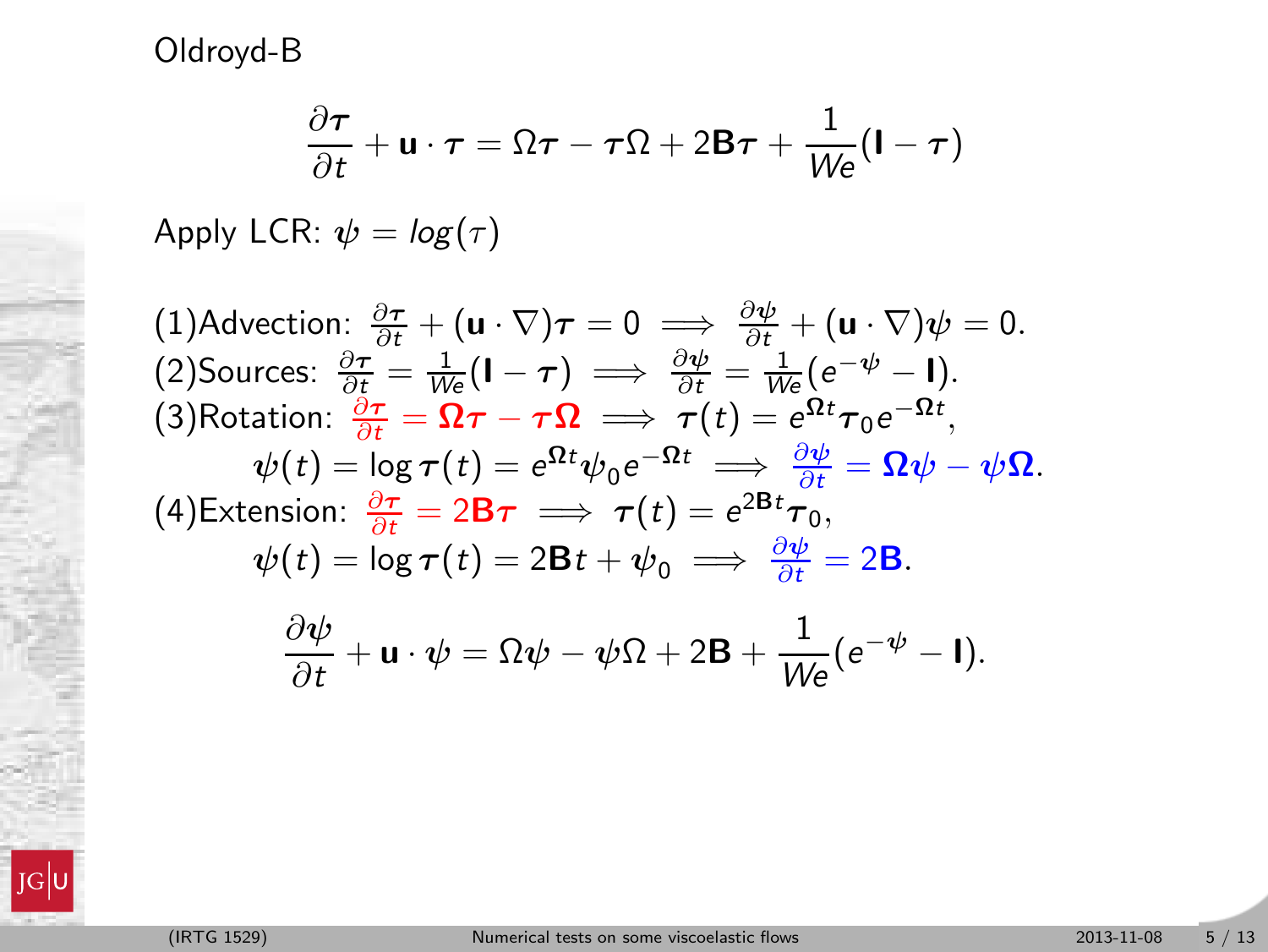$$
\frac{\partial \tau}{\partial t} + \mathbf{u} \cdot \boldsymbol{\tau} = \Omega \boldsymbol{\tau} - \boldsymbol{\tau} \Omega + 2 \mathbf{B} \boldsymbol{\tau} + \frac{1}{W \epsilon} (\mathbf{I} - \boldsymbol{\tau})
$$

Apply LCR:  $\psi = \log(\tau)$ 

(1)Advection:  $\frac{\partial \boldsymbol{\tau}}{\partial t} + (\mathbf{u} \cdot \nabla) \boldsymbol{\tau} = 0 \implies \frac{\partial \boldsymbol{\psi}}{\partial t} + (\mathbf{u} \cdot \nabla) \boldsymbol{\psi} = 0.$ (2) Sources:  $\frac{\partial \tau}{\partial \xi} = \frac{1}{We}(\mathbf{I} - \tau) \implies \frac{\partial \psi}{\partial t} = \frac{1}{We} (e^{-\psi} - \mathbf{I}).$ (3)Rotation:  $\frac{\partial \boldsymbol{\tau}}{\partial t} = \boldsymbol{\Omega} \boldsymbol{\tau} - \boldsymbol{\tau} \boldsymbol{\Omega} \implies \boldsymbol{\tau}(t) = e^{\boldsymbol{\Omega} t} \boldsymbol{\tau}_0 e^{-\boldsymbol{\Omega} t},$  $\psi(t) = \log \tau(t) = e^{\Omega t} \psi_0 e^{-\Omega t} \implies \frac{\partial \psi}{\partial t} = \Omega \psi - \psi \Omega.$ (4)Extension:  $\frac{\partial \tau}{\partial t} = 2\mathbf{B}\tau \implies \tau(t) = e^{2\mathbf{B}t}\tau_0$ ,  $\psi(t) = \log \tau(t) = 2Bt + \psi_0 \implies \frac{\partial \psi}{\partial t} = 2B.$ ∂ψ  $\frac{\partial \psi}{\partial t} + \mathbf{u} \cdot \psi = \Omega \psi - \psi \Omega + 2 \mathbf{B} + \frac{1}{W e} (e^{-\psi} - \mathbf{I}).$ 

Note:

If  $Y$  is skew-symmetric,  $e^Y$  is orthogonal, If Y is invertible, then  $e^{YXY^{-1}} = Ye^{XY^{-1}}$ , If  $XY = YX$ , then  $e^X e^Y = e^{X+Y}$ .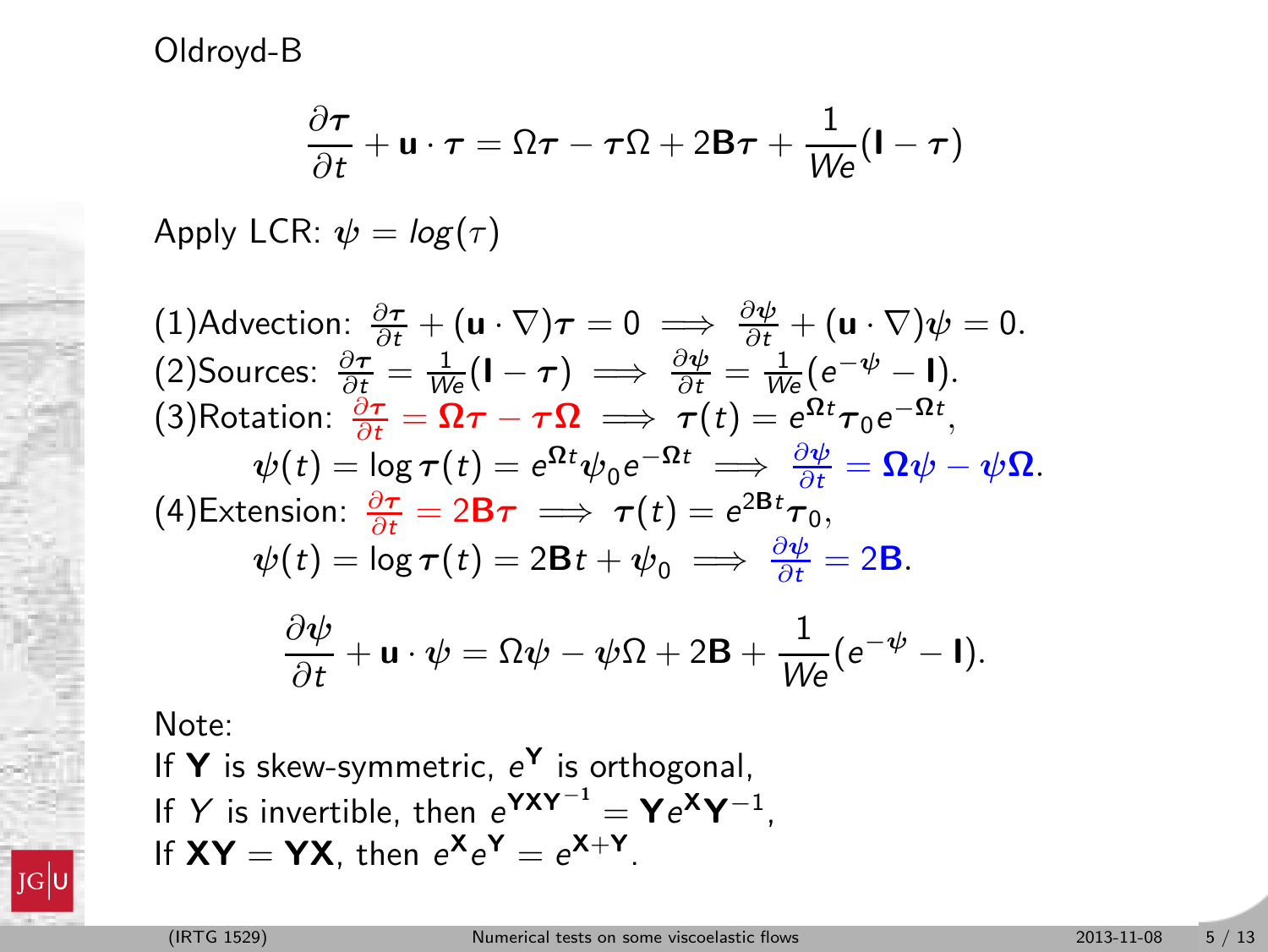- positive preserving
- SR stable for relative high Weissenberg number, LCR stable for arbitrary high Weissenberg number

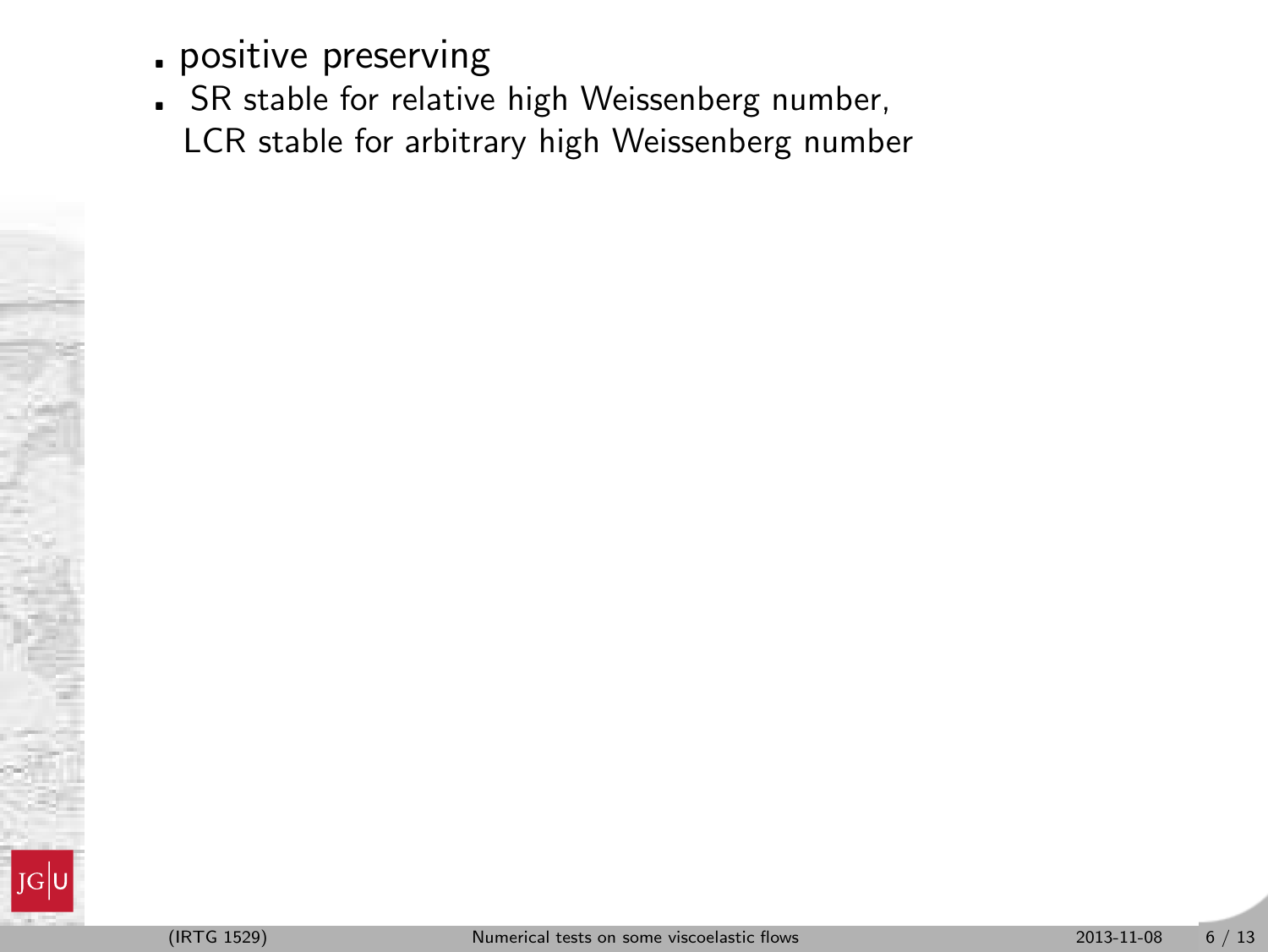- positive preserving
- SR stable for relative high Weissenberg number, LCR stable for arbitrary high Weissenberg number

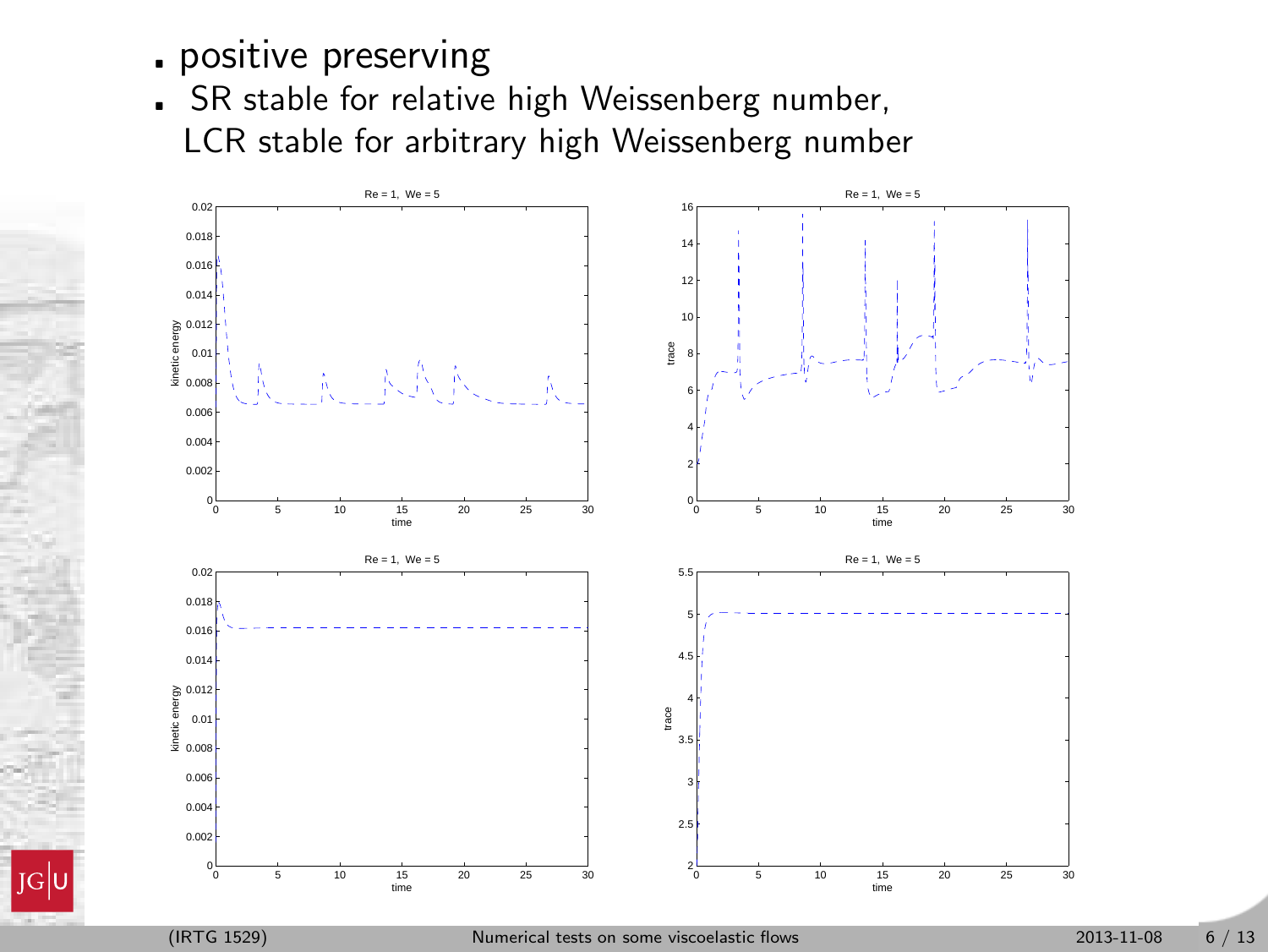EOC for Oldroyd-B model with LCR

$$
e(\phi(N)) = ||\phi(N) - \phi(256)||_2
$$

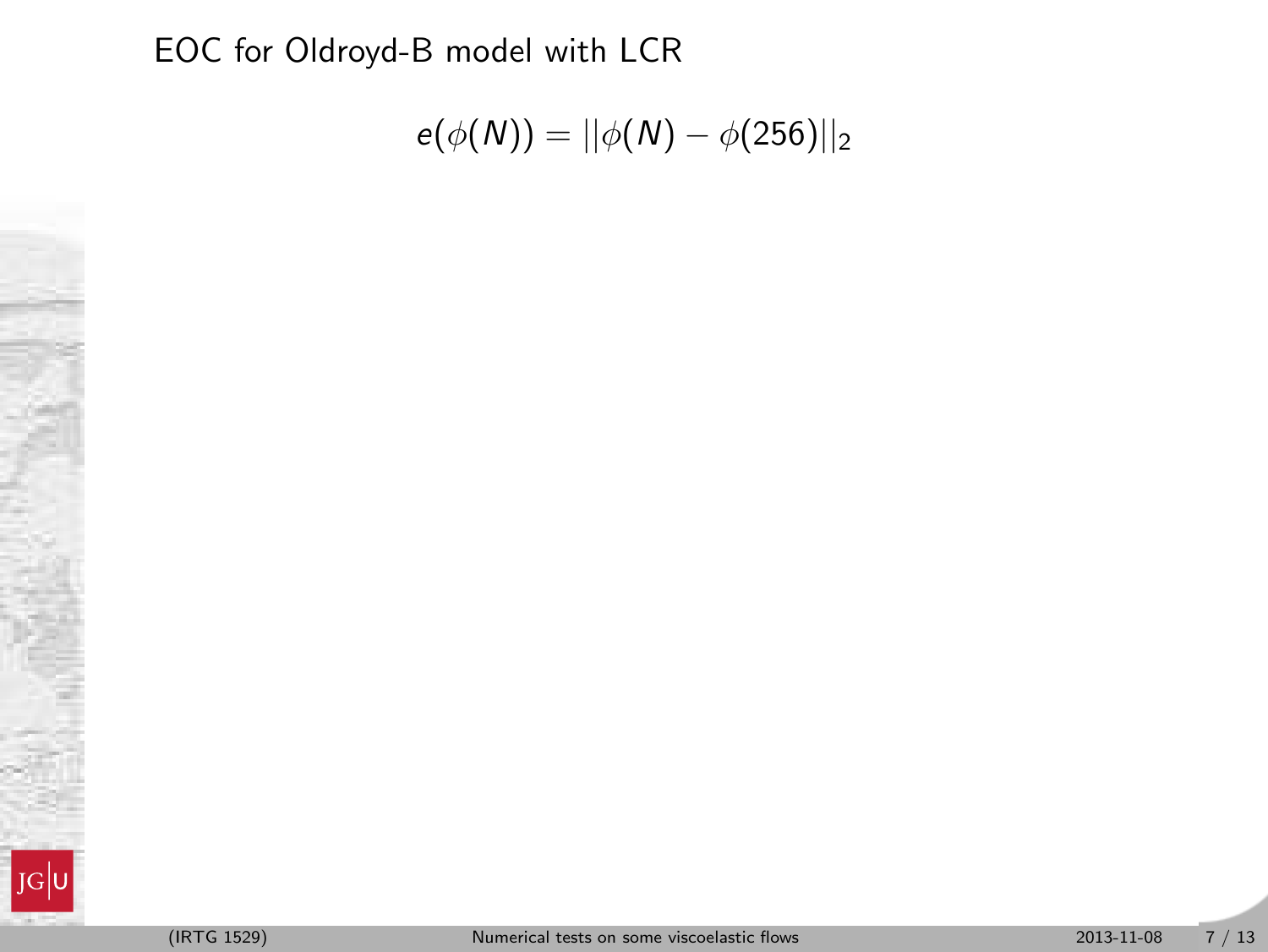EOC for Oldroyd-B model with LCR

$$
e(\phi(N)) = ||\phi(N) - \phi(256)||_2
$$

1. for low We

|               | $e(\psi_{11}^{04})$ | $e(\psi_{11}^{120})$ | EOC    | $e(\tau_{11}^{64})$ | $e(\tau_{11}^{120})$ | EOC.   |
|---------------|---------------------|----------------------|--------|---------------------|----------------------|--------|
|               | 0.0722              | 0.0310               | 1.2225 | 0.6398              | 0.3212               | 0.9942 |
| $\mathcal{D}$ | 0.0864              | 0.0381               | 1.1808 | 1.0305              | 0.5773               | 0.8358 |
|               | 0.0864              | 0.0381               | 1.1664 | 1.3045              | 0.7836               | 0.7354 |
| 8             | 0.0928              | 0.0414               | 1.1657 | 1.3245              | 0.8001               | 0.7273 |

Table : We=0.5

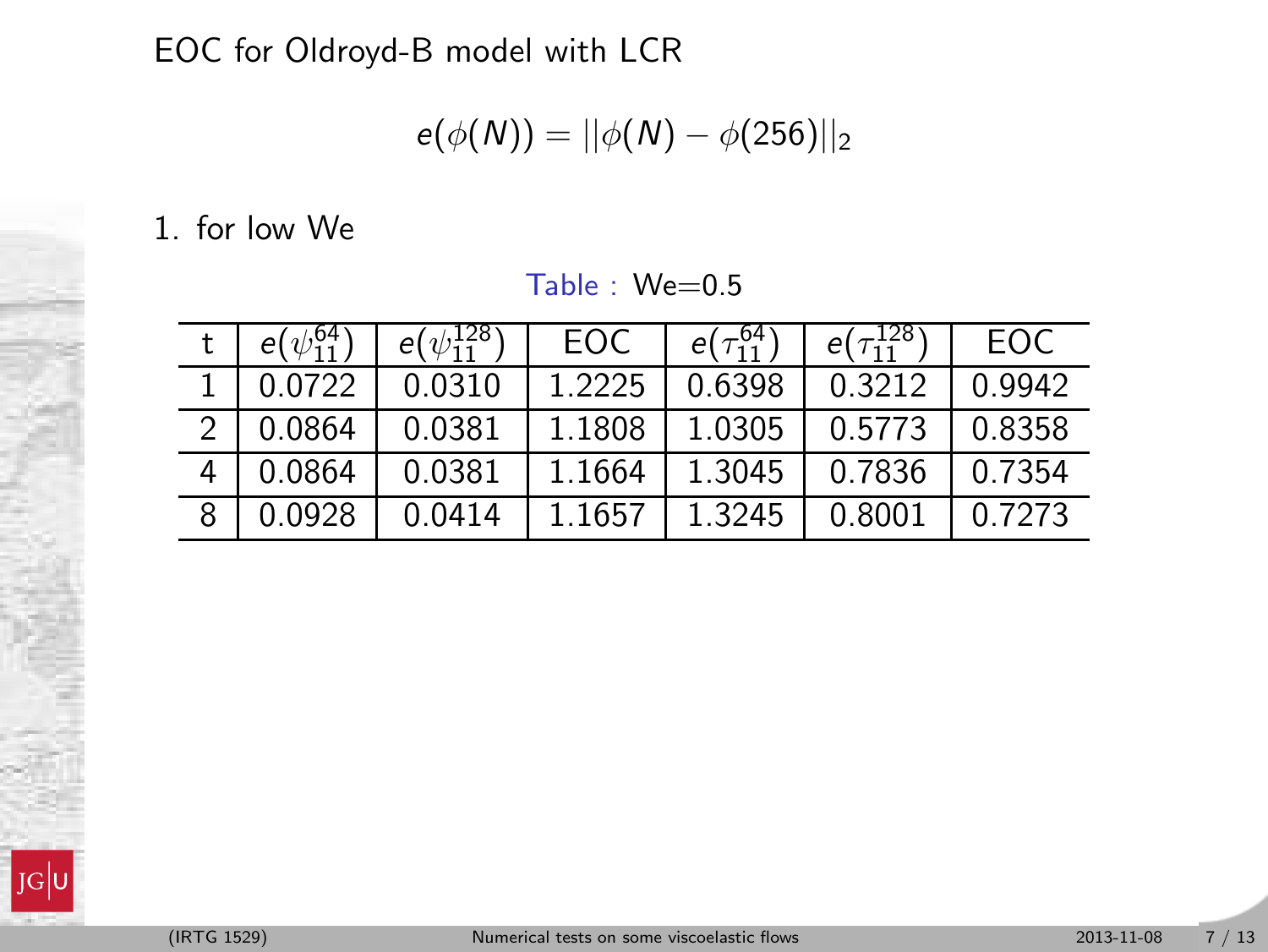EOC for Oldroyd-B model with LCR

$$
e(\phi(N)) = ||\phi(N) - \phi(256)||_2
$$

1. for low We

| $e(\psi_{11}^{04})$ | $e(\psi_{11}^{120})$ | EOC    | $e(\tau_{11}^{64})$ | $e(\tau_{11}^{120})$ | EOC.   |
|---------------------|----------------------|--------|---------------------|----------------------|--------|
| 0.0722              | 0.0310               | 1.2225 | 0.6398              | 0.3212               | 0.9942 |
| 0.0864              | 0.0381               | 1.1808 | 1.0305              | 0.5773               | 0.8358 |
| 0.0864              | 0.0381               | 1.1664 | 1.3045              | 0.7836               | 0.7354 |
| 0.0928              | 0.0414               | 1.1657 | 1.3245              | 0.8001               | 0.7273 |

Table : We=0.5

2. for high We

Table : We=2

| $e(\psi_{11}^{04})$ | $e(\psi_{11}^{128})$ 1       | EOC    | $e(\tau_{11}^{04})$ | $e(\tau_{11}^{120})$ | FOC.   |
|---------------------|------------------------------|--------|---------------------|----------------------|--------|
| 0.0989              | 0.0428                       | 1.2095 | 1.2414              | 0.6129               | 1 0182 |
|                     | 2   0.1425   0.0630   1.1767 |        | 6.8478              | 4.1627               | በ 7181 |
| 0.1961              |                              |        |                     | 15.0224              | 0.4545 |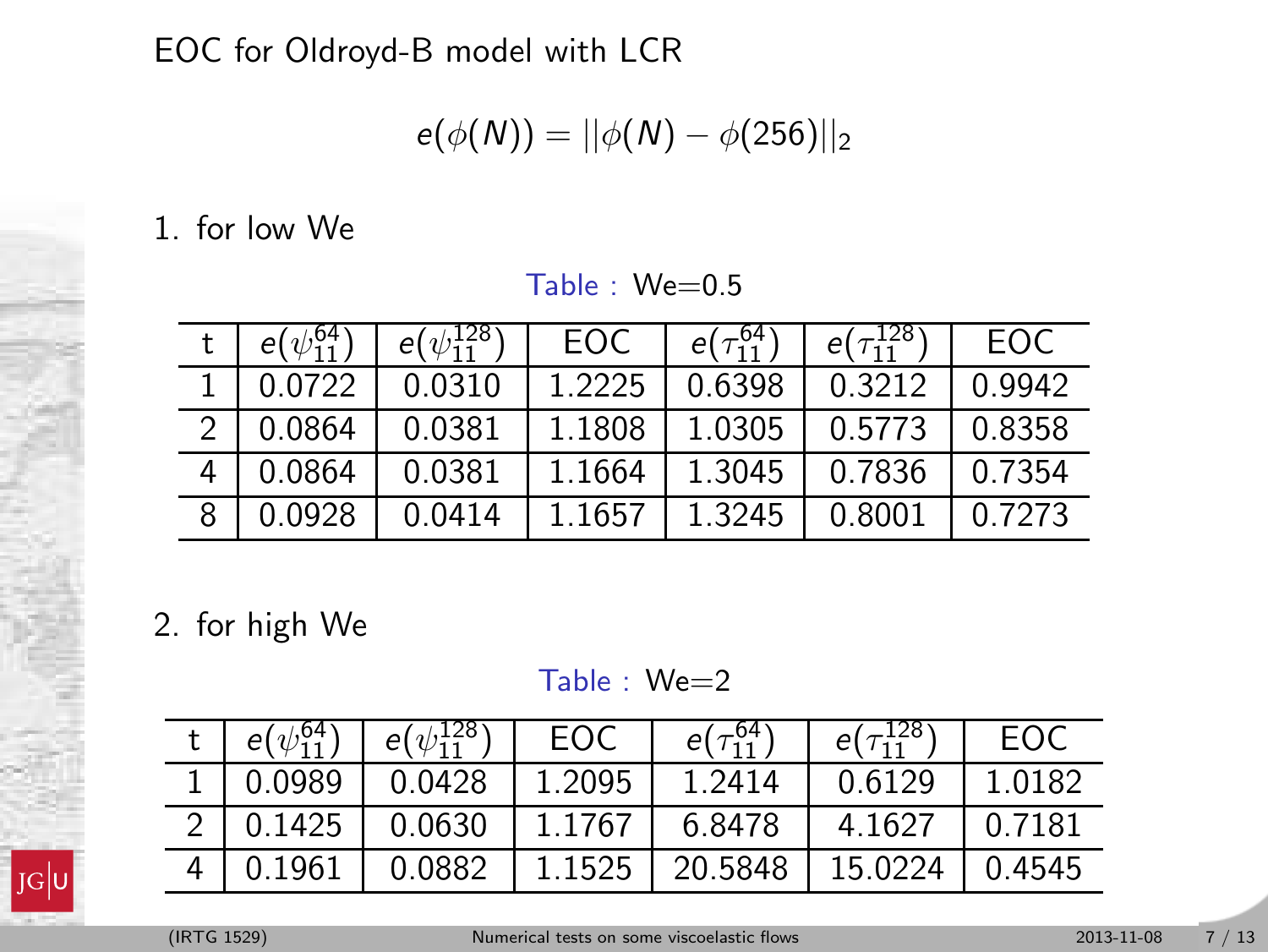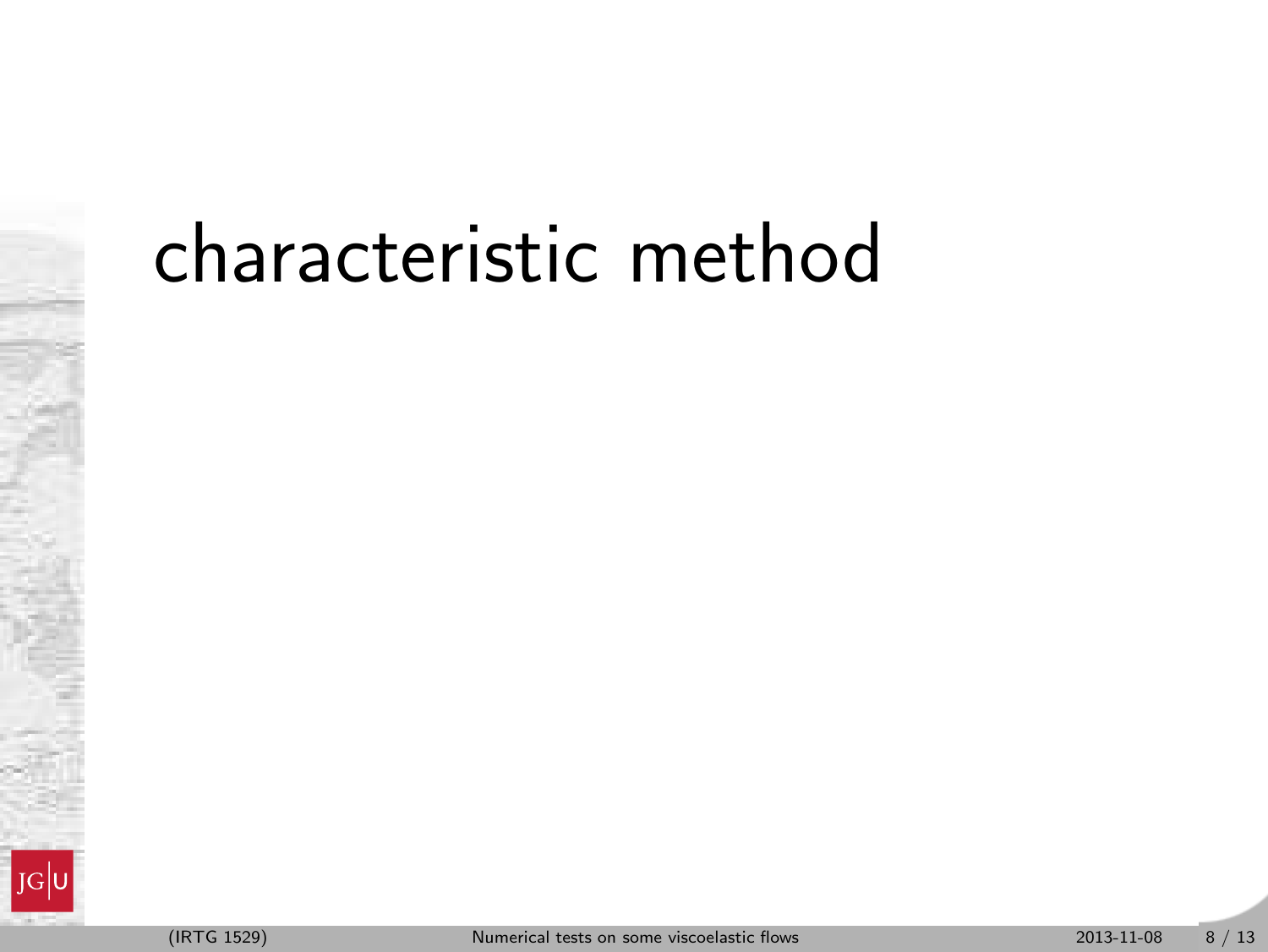material derivative

$$
\frac{\partial f}{\partial t} + \mathbf{u} \cdot f \to \frac{Df}{Dt} = \frac{f^n - f^{n-1} \circ X_1(u^{n-1}, \Delta t)}{\Delta t} + O(\Delta t)
$$

$$
X = X_1 + u^{n-1} \Delta t
$$

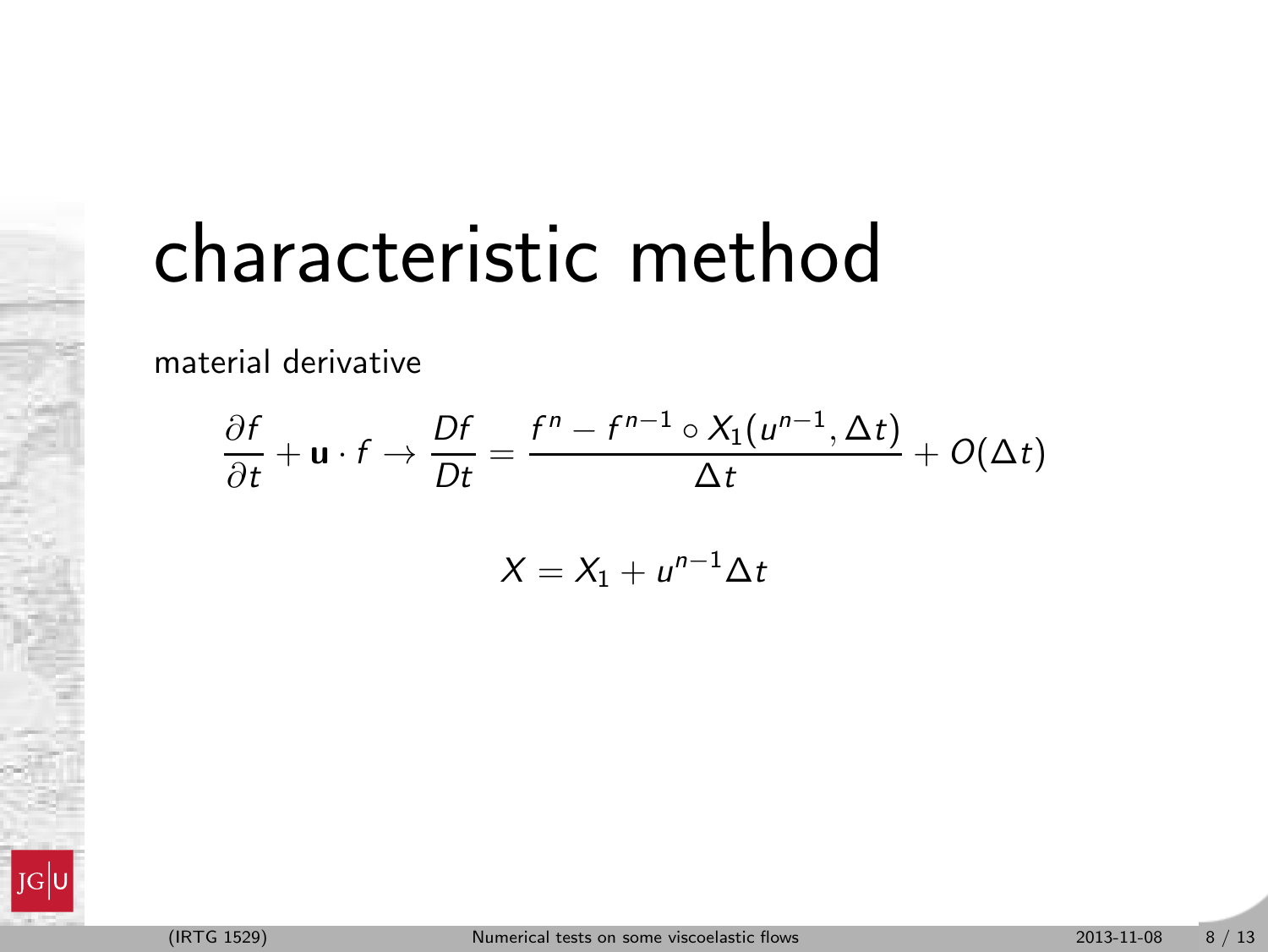material derivative

$$
\frac{\partial f}{\partial t} + \mathbf{u} \cdot f \to \frac{Df}{Dt} = \frac{f^n - f^{n-1} \circ X_1(u^{n-1}, \Delta t)}{\Delta t} + O(\Delta t)
$$

$$
X = X_1 + u^{n-1} \Delta t
$$

finite difference

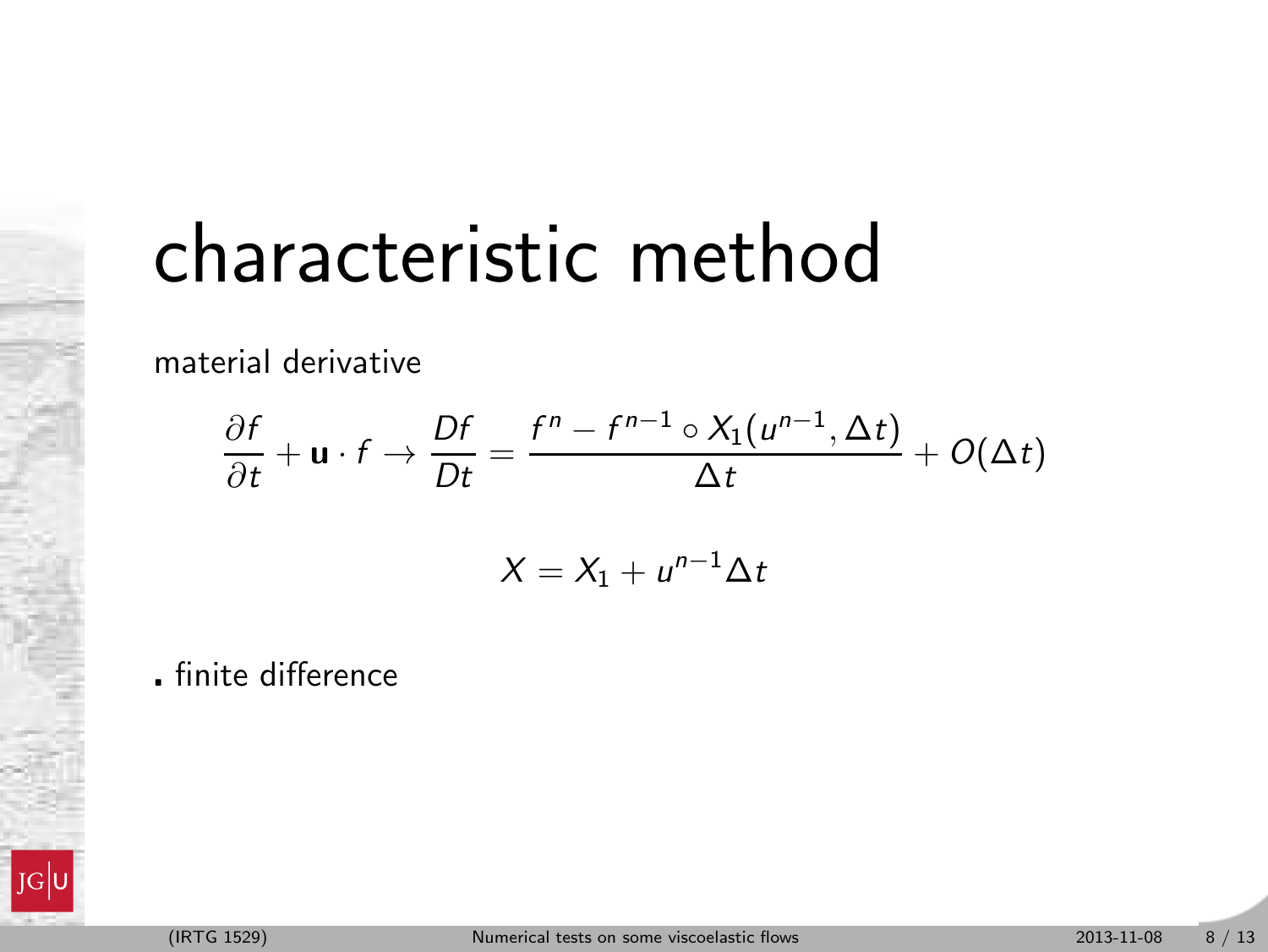material derivative

$$
\frac{\partial f}{\partial t} + \mathbf{u} \cdot f \to \frac{Df}{Dt} = \frac{f^n - f^{n-1} \circ X_1(u^{n-1}, \Delta t)}{\Delta t} + O(\Delta t)
$$

$$
X = X_1 + u^{n-1} \Delta t
$$

- finite difference
- finite element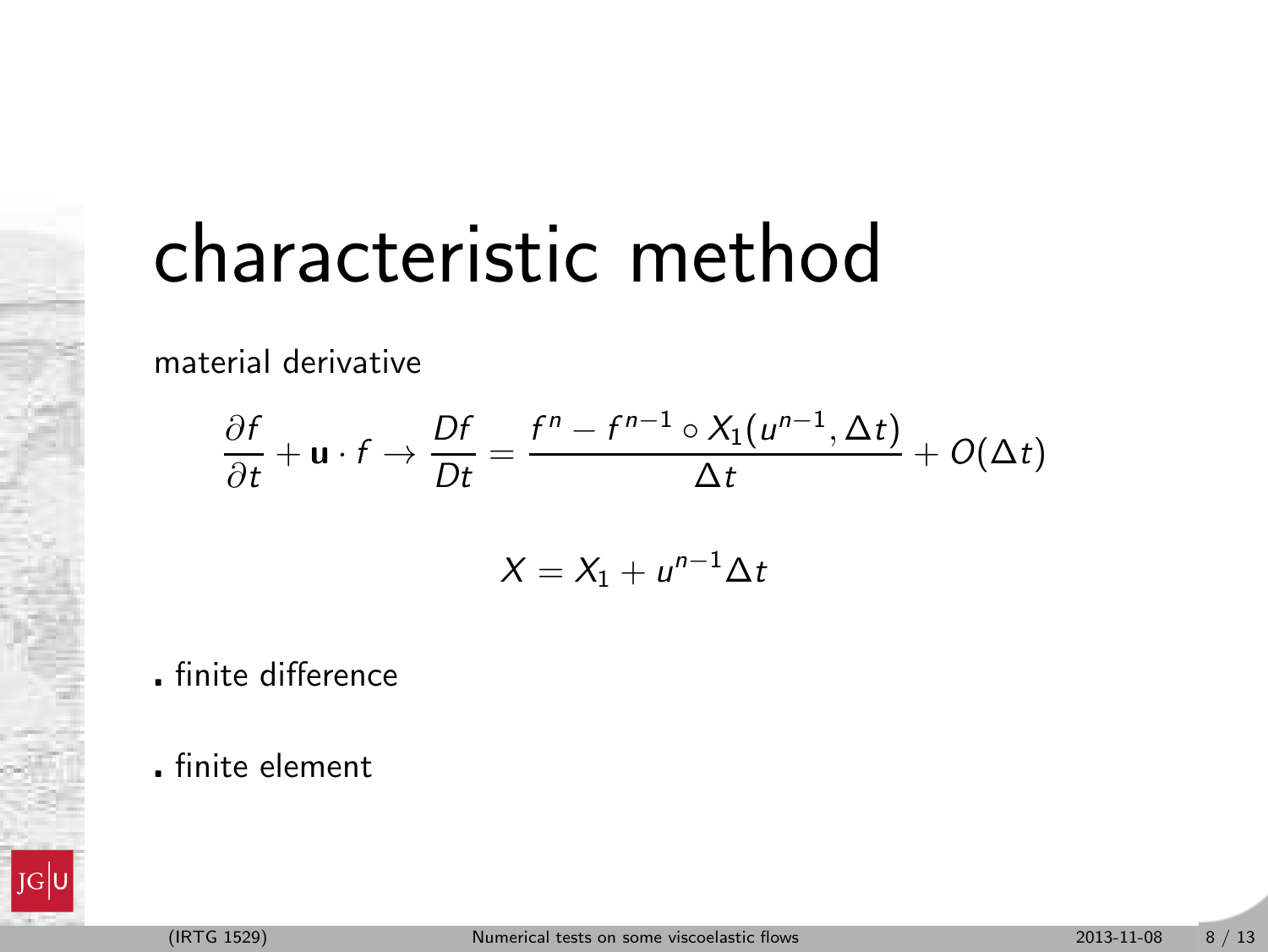Part I.

 $\mathbf{u}_t + \mathbf{u} \cdot \nabla \mathbf{u} = \frac{\alpha}{Re} \Delta \mathbf{u} + \frac{1-\alpha}{Re}$ 

 $u_t = -\nabla p \qquad (\nabla \cdot u = 0)$ 

Re

 $\frac{1}{W} \nabla \cdot \boldsymbol{\tau}$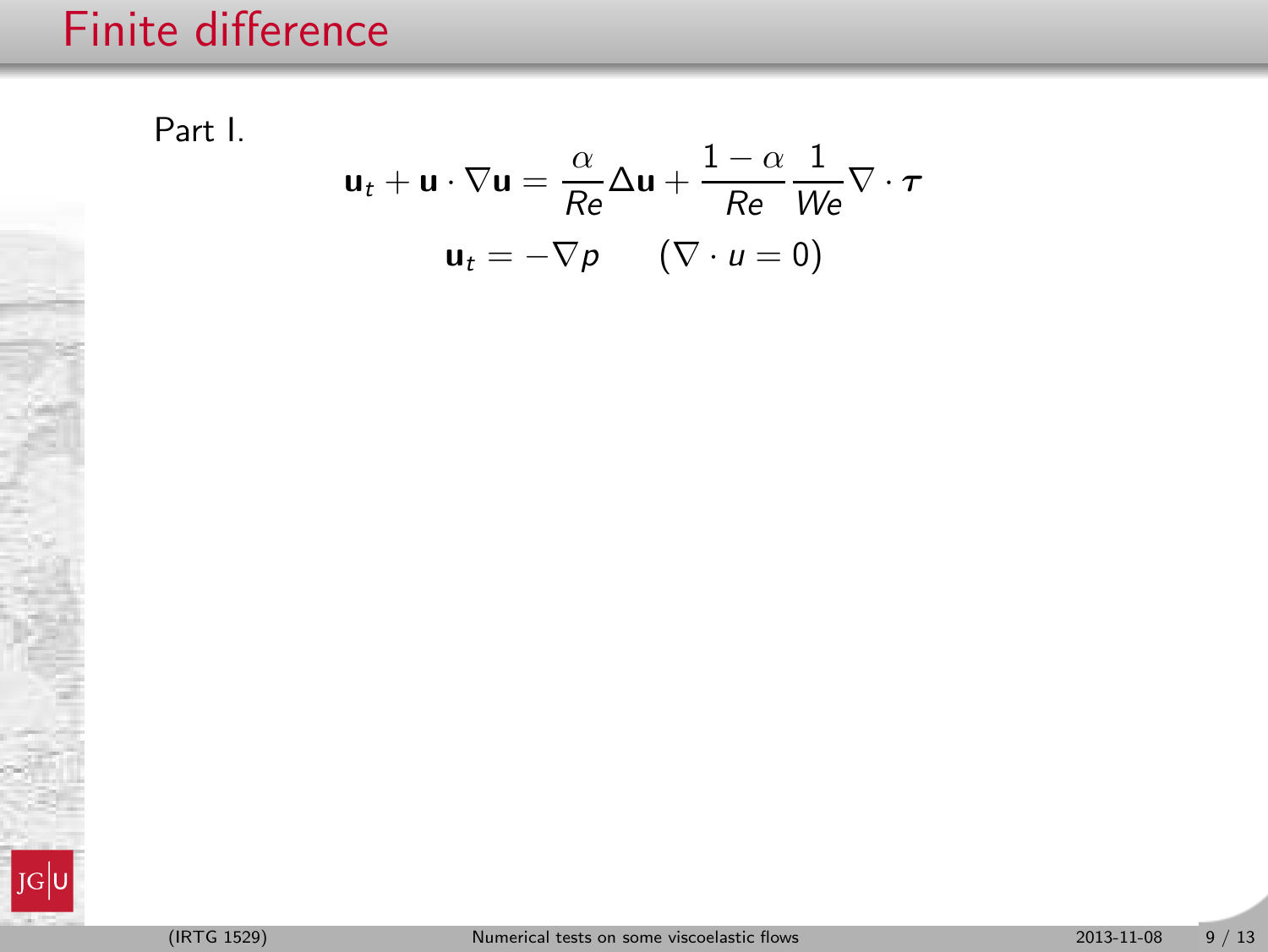Part I.

$$
\mathbf{u}_t + \mathbf{u} \cdot \nabla \mathbf{u} = \frac{\alpha}{Re} \Delta \mathbf{u} + \frac{1 - \alpha}{Re} \frac{1}{We} \nabla \cdot \boldsymbol{\tau}
$$

$$
\mathbf{u}_t = -\nabla p \qquad (\nabla \cdot \boldsymbol{u} = 0)
$$

$$
\begin{array}{l} U^*-\Delta t\frac{\alpha}{Re}(U^*_{xx}+U^*_{yy})=U^{k-1}\circ X_1({\bf u}^{k-1},\Delta t)+\Delta t\frac{1-\alpha}{Re}(\tau^{k-1}_{11x}+\tau^{k-1}_{12y}) \\ V^*-\Delta t\frac{\alpha}{Re}(V^*_{xx}+V^*_{yy})=V^{k-1}\circ X_1({\bf u}^{k-1},\Delta t)+\Delta t\frac{1-\alpha}{ReWe}(\tau^{k-1}_{21x}+\tau^{k-1}_{22y})\end{array}
$$

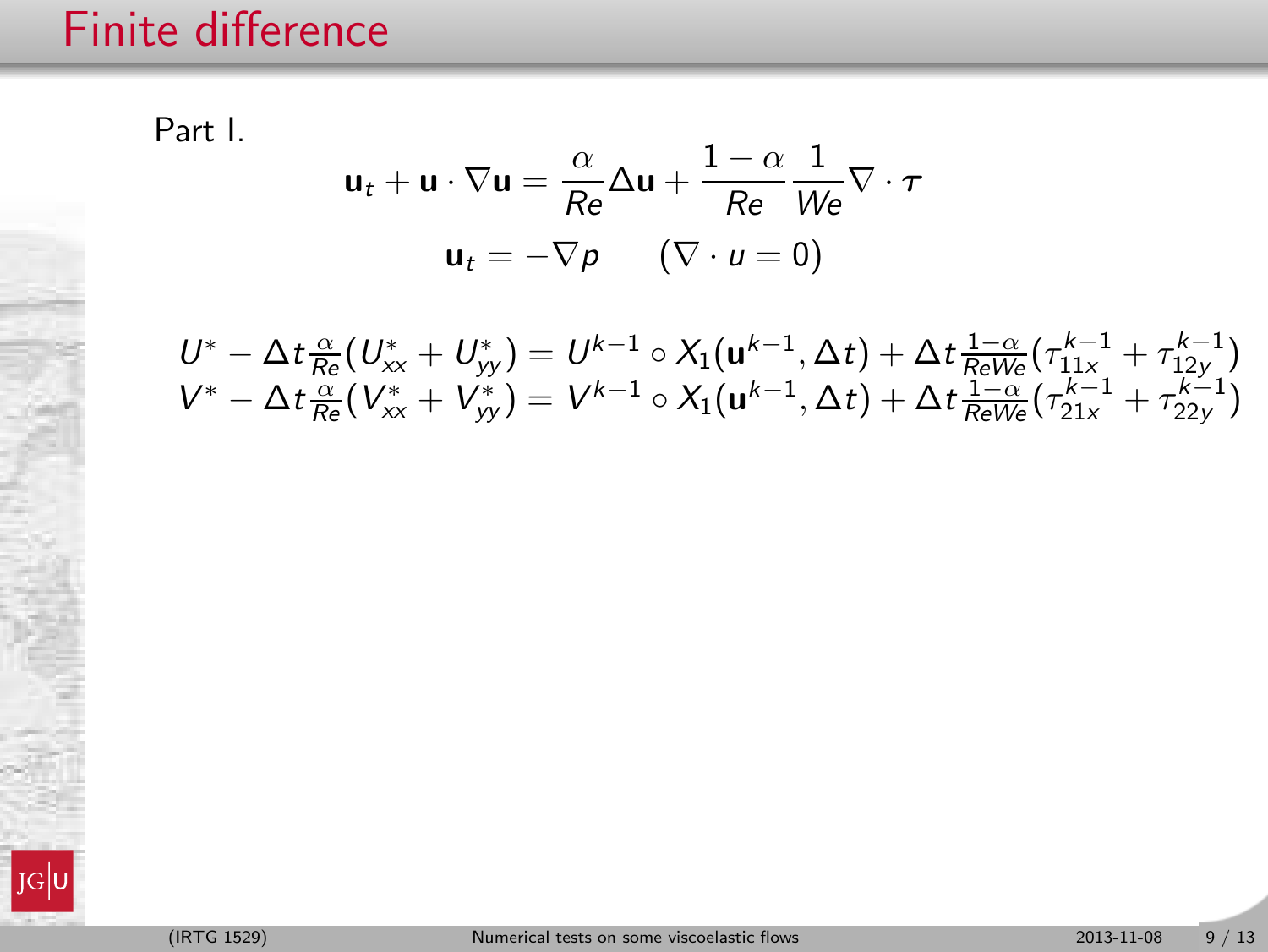Part I.

 $\mathbf{u}_t + \mathbf{u} \cdot \nabla \mathbf{u} = \frac{\alpha}{Re} \Delta \mathbf{u} + \frac{1-\alpha}{Re}$ Re  $\frac{1}{W} \nabla \cdot \boldsymbol{\tau}$  $u_t = -\nabla p \qquad (\nabla \cdot u = 0)$ 

$$
\begin{array}{l} U^*-\Delta t\frac{\alpha}{Re}(U^*_{xx}+U^*_{yy})=U^{k-1}\circ X_1({\bf u}^{k-1},\Delta t)+\Delta t\frac{1-\alpha}{Re}(\tau^{k-1}_{11x}+\tau^{k-1}_{12y}) \\ V^*-\Delta t\frac{\alpha}{Re}(V^*_{xx}+V^*_{yy})=V^{k-1}\circ X_1({\bf u}^{k-1},\Delta t)+\Delta t\frac{1-\alpha}{ReWe}(\tau^{k-1}_{21x}+\tau^{k-1}_{22y})\end{array}
$$

Chorin's projection

$$
\frac{U^k - U^*}{\Delta t} = - (P^k)_x
$$
  

$$
\frac{V^k - V^*}{\Delta t} = -(P^k)_y
$$

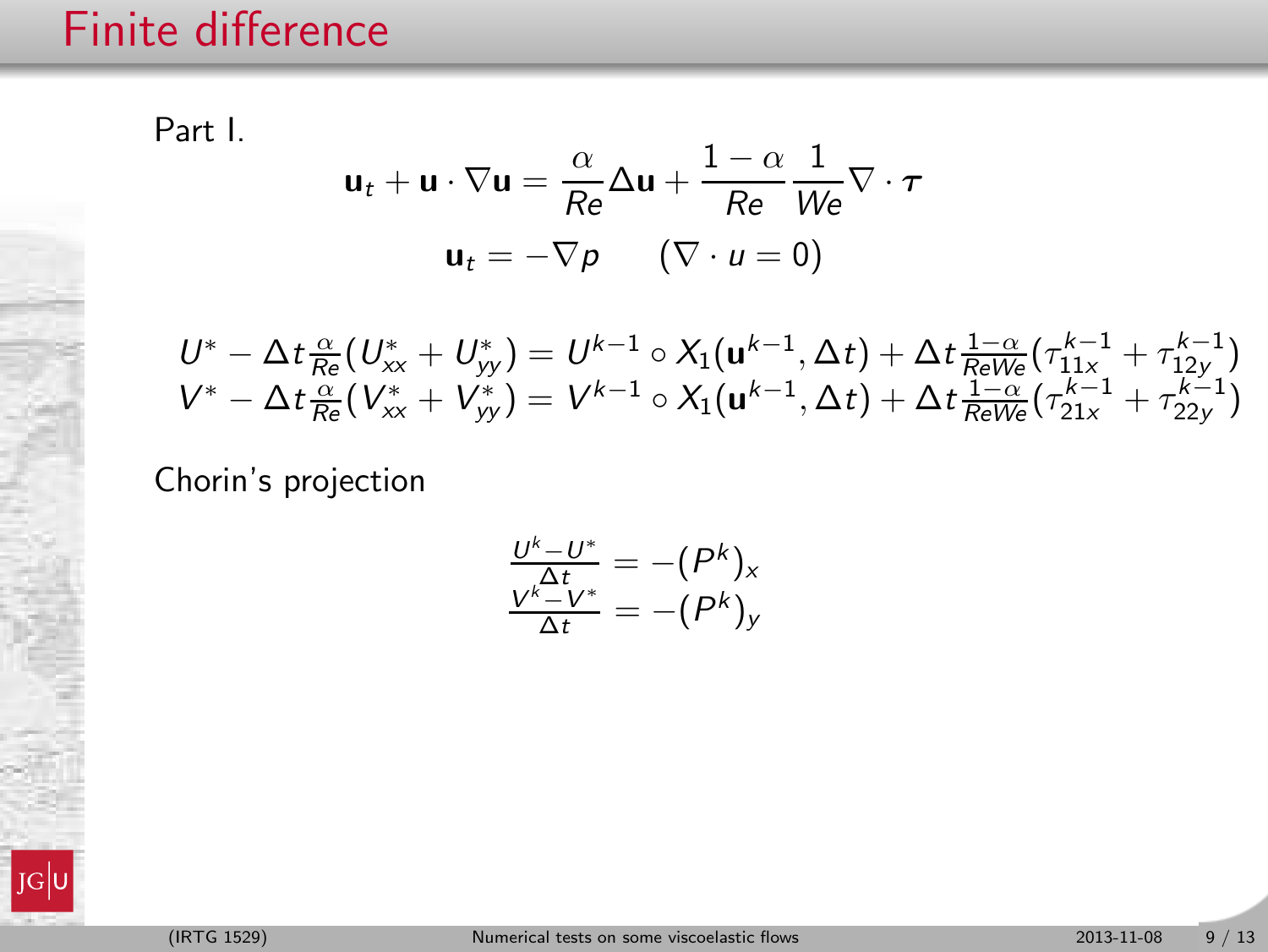Part I.

 $\mathbf{u}_t + \mathbf{u} \cdot \nabla \mathbf{u} = \frac{\alpha}{Re} \Delta \mathbf{u} + \frac{1-\alpha}{Re}$ Re  $\frac{1}{W} \nabla \cdot \boldsymbol{\tau}$  $u_t = -\nabla p \qquad (\nabla \cdot u = 0)$ 

$$
\begin{array}{l} U^*-\Delta t\frac{\alpha}{Re}(U^*_{xx}+U^*_{yy})=U^{k-1}\circ X_1({\bf u}^{k-1},\Delta t)+\Delta t\frac{1-\alpha}{Re}(\tau_{11x}^{k-1}+\tau_{12y}^{k-1})\\ V^*-\Delta t\frac{\alpha}{Re}(V^*_{xx}+V^*_{yy})=V^{k-1}\circ X_1({\bf u}^{k-1},\Delta t)+\Delta t\frac{1-\alpha}{ReWe}(\tau_{21x}^{k-1}+\tau_{22y}^{k-1})\end{array}
$$

Chorin's projection

$$
\frac{U^k - U^*}{\Delta t} = - (P^k)_x
$$
  

$$
\frac{V^k - V^*}{\Delta t} = -(P^k)_y
$$

Part II.

$$
\frac{\psi^k - \psi^{k-1} \circ X_1(\mathbf{u}^{k-1}, \Delta t)}{\Delta t} = \Omega^{k-1} \psi^{k-1} - \psi^{k-1} \Omega^{k-1} + 2 \mathbf{B}^{k-1} + \frac{e^{-\psi^{k-1}} - \mathbf{I}}{W \mathbf{e}}
$$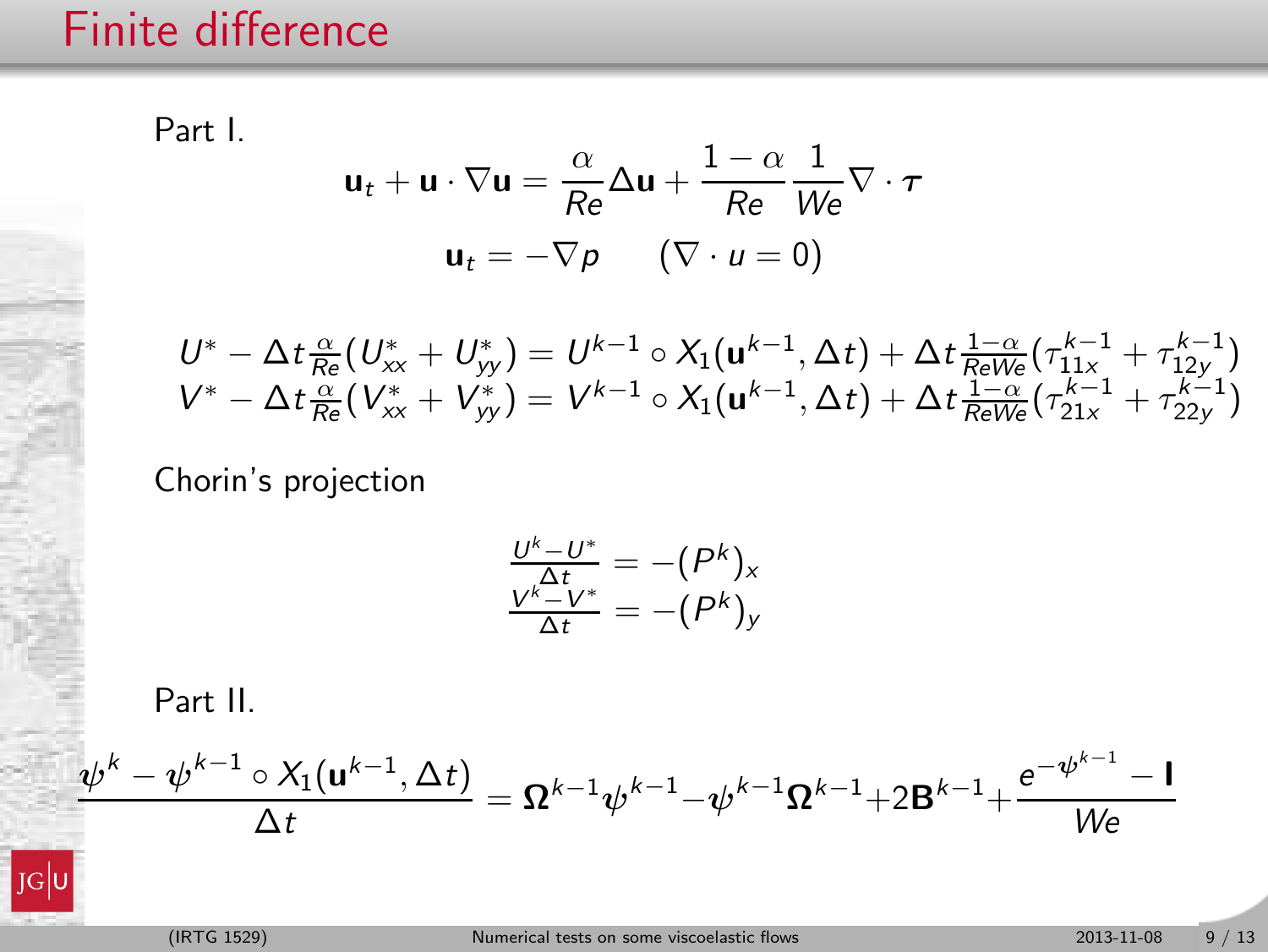Part I.

 $\mathbf{u}_t + \mathbf{u} \cdot \nabla \mathbf{u} = \frac{\alpha}{Re} \Delta \mathbf{u} + \frac{1-\alpha}{Re}$ Re  $\frac{1}{W} \nabla \cdot \boldsymbol{\tau}$  $u_t = -\nabla p \qquad (\nabla \cdot u = 0)$ 

$$
\begin{array}{l} U^*-\Delta t\frac{\alpha}{Re}(U^*_{xx}+U^*_{yy})=U^{k-1}\circ X_1({\bf u}^{k-1},\Delta t)+\Delta t\frac{1-\alpha}{Re}(\tau^{k-1}_{11x}+\tau^{k-1}_{12y}) \\ V^*-\Delta t\frac{\alpha}{Re}(V^*_{xx}+V^*_{yy})=V^{k-1}\circ X_1({\bf u}^{k-1},\Delta t)+\Delta t\frac{1-\alpha}{ReWe}(\tau^{k-1}_{21x}+\tau^{k-1}_{22y})\end{array}
$$

Chorin's projection

$$
\frac{U^k - U^*}{\Delta t} = - (P^k)_x
$$
  

$$
\frac{V^k - V^*}{\Delta t} = -(P^k)_y
$$

Part II.

$$
\frac{\psi^k - \psi^{k-1} \circ X_1(u^{k-1},\Delta t)}{\Delta t} = \Omega^{k-1} \psi^{k-1} - \psi^{k-1} \Omega^{k-1} + 2 B^{k-1} + \frac{e^{-\psi^{k-1}} - I}{We}
$$

Weakly coupled, iteration over  $\mathbf{u}, p, \tau$ .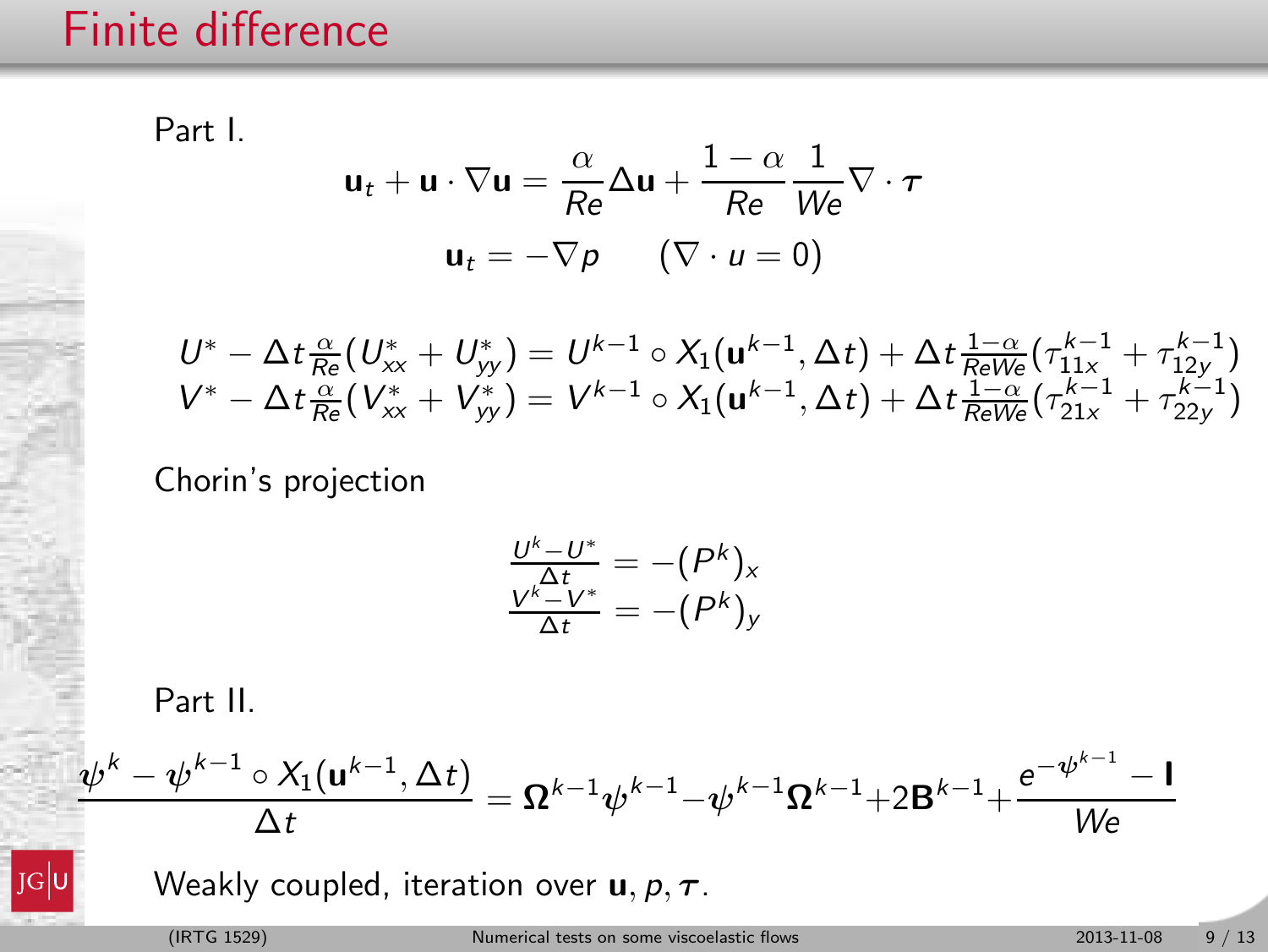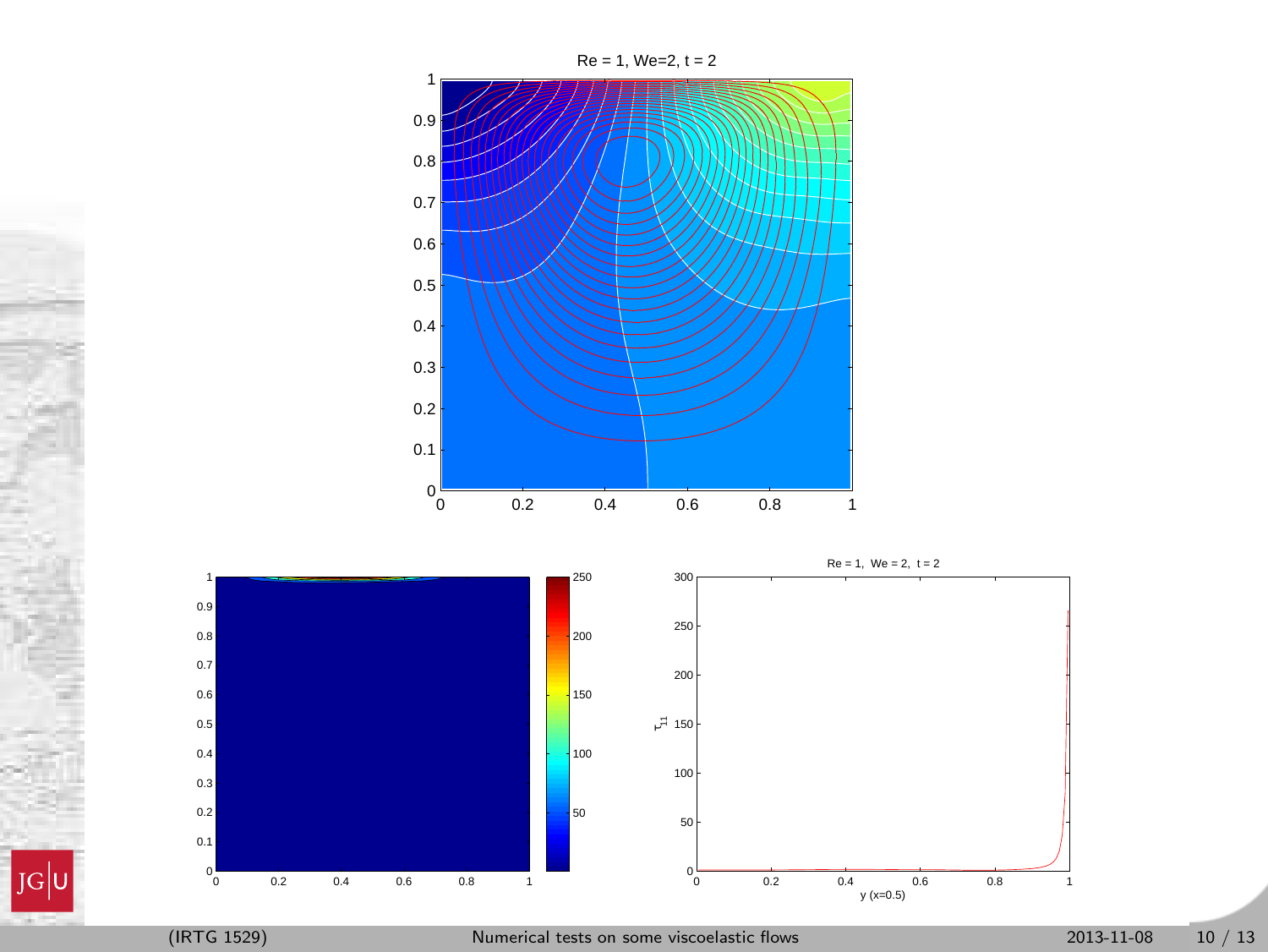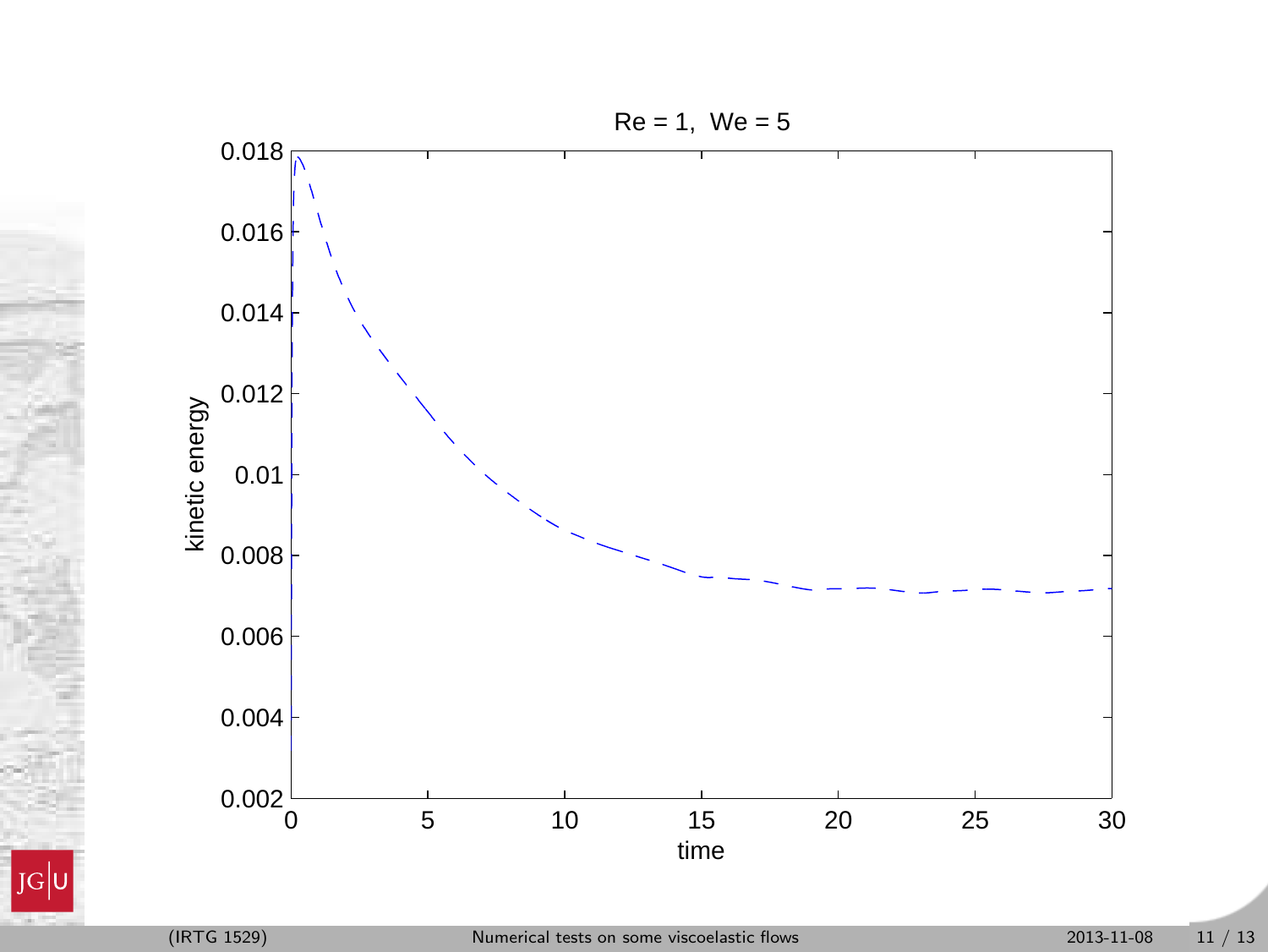$$
\begin{cases}\nRe \frac{\mathbf{u}^{k} - \mathbf{u}^{k-1} \circ X_1(\mathbf{u}^{k-1}, \Delta t)}{\Delta t} + \nabla \rho^k - 2\alpha \nabla \cdot \mathbf{D}(\mathbf{u}^k) = \frac{1 - \alpha}{We} \nabla \cdot (\boldsymbol{\tau}^{k-1} - \mathbf{I}) \\
\nabla \cdot \mathbf{u}^k = 0 \\
\frac{\boldsymbol{\tau}^k - \boldsymbol{\tau}^{k-1} \circ X_1(\mathbf{u}^k, \Delta t)}{\Delta t} = \nabla \mathbf{u}^k \boldsymbol{\tau}^{k-1} + \boldsymbol{\tau}^{k-1} (\nabla \mathbf{u}^k)^\mathsf{T} + \frac{1}{We} (\mathbf{I} - \boldsymbol{\tau}^k)\n\end{cases}
$$

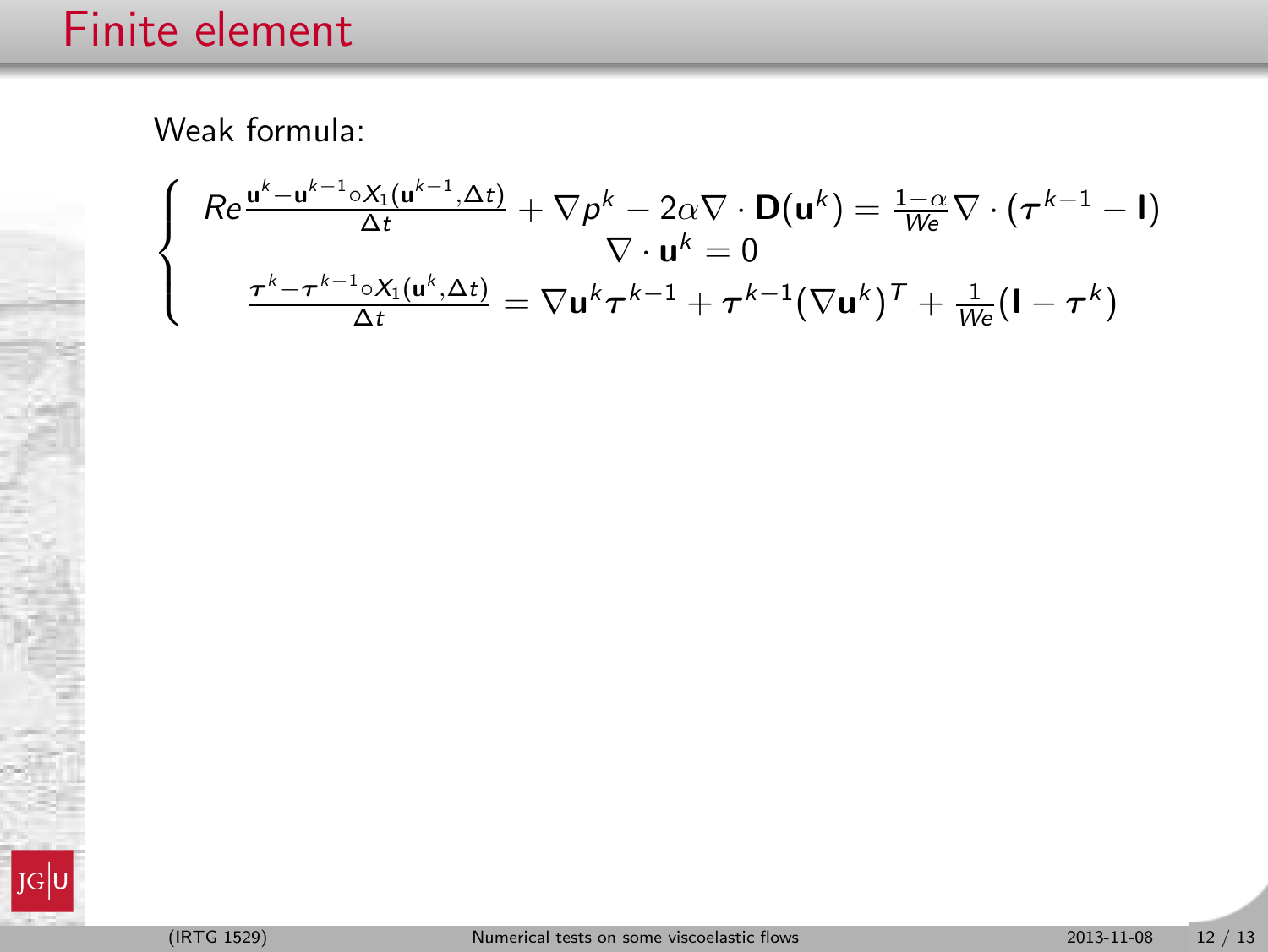$$
\begin{cases}\nRe \frac{\mathbf{u}^{k} - \mathbf{u}^{k-1} \circ X_1(\mathbf{u}^{k-1}, \Delta t)}{\Delta t} + \nabla p^k - 2\alpha \nabla \cdot \mathbf{D}(\mathbf{u}^k) = \frac{1 - \alpha}{We} \nabla \cdot (\boldsymbol{\tau}^{k-1} - \mathbf{I}) \\
\nabla \cdot \mathbf{u}^k = 0 \\
\frac{\boldsymbol{\tau}^k - \boldsymbol{\tau}^{k-1} \circ X_1(\mathbf{u}^k, \Delta t)}{\Delta t} = \nabla \mathbf{u}^k \boldsymbol{\tau}^{k-1} + \boldsymbol{\tau}^{k-1} (\nabla \mathbf{u}^k)^T + \frac{1}{We} (\mathbf{I} - \boldsymbol{\tau}^k)\n\end{cases}
$$

$$
\frac{Re}{\Delta t}(v, u) + 2\alpha(\mathbf{D}(v), \mathbf{D}(u)) - (\nabla \cdot v, p) - (\nabla \cdot u, q)
$$
\n
$$
= (v, \mathbf{u}^{k-1} \circ X_1(\mathbf{u}^{k-1}, \Delta t)) + \frac{1-\alpha}{We}(v, \nabla \cdot \boldsymbol{\tau}^{k-1})
$$
\n
$$
(\frac{1}{\Delta t} + \frac{1}{We})(\phi, \boldsymbol{\tau}^k)
$$
\n
$$
= (\phi, \nabla \mathbf{u}^k \boldsymbol{\tau}^{k-1} + \boldsymbol{\tau}^{k-1}(\nabla \mathbf{u}^k)^T + \frac{1}{We}\mathbf{I}) + (\phi, \frac{1}{\Delta t} \boldsymbol{\tau}^{k-1} \circ X_1(\mathbf{u}^{k-1}, \Delta t)
$$

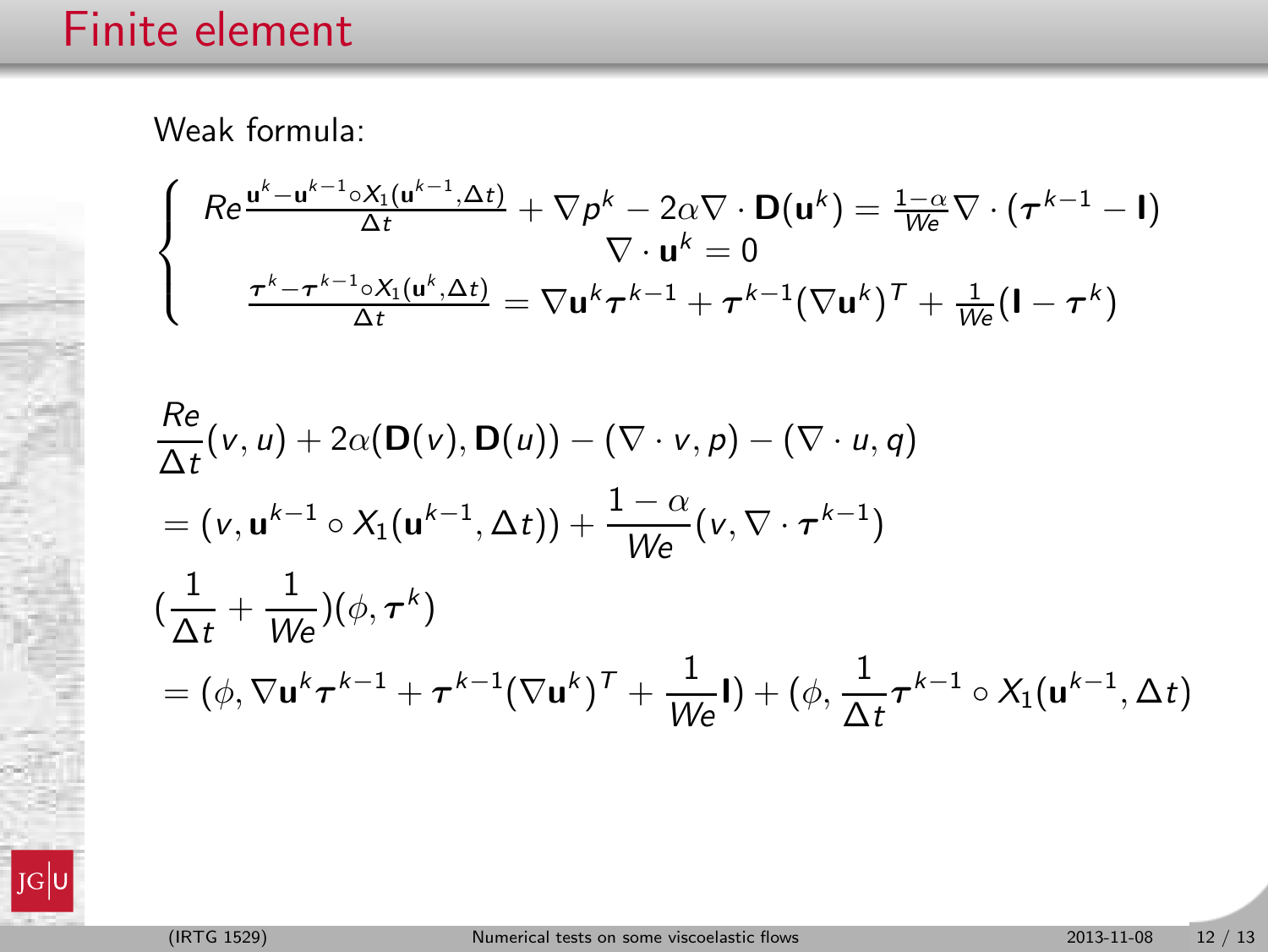$$
\begin{cases}\nRe \frac{\mathbf{u}^{k} - \mathbf{u}^{k-1} \circ X_1(\mathbf{u}^{k-1}, \Delta t)}{\Delta t} + \nabla p^k - 2\alpha \nabla \cdot \mathbf{D}(\mathbf{u}^k) = \frac{1 - \alpha}{We} \nabla \cdot (\boldsymbol{\tau}^{k-1} - \mathbf{I}) \\
\nabla \cdot \mathbf{u}^k = 0 \\
\frac{\boldsymbol{\tau}^k - \boldsymbol{\tau}^{k-1} \circ X_1(\mathbf{u}^k, \Delta t)}{\Delta t} = \nabla \mathbf{u}^k \boldsymbol{\tau}^{k-1} + \boldsymbol{\tau}^{k-1} (\nabla \mathbf{u}^k)^T + \frac{1}{We} (\mathbf{I} - \boldsymbol{\tau}^k)\n\end{cases}
$$

$$
\frac{Re}{\Delta t}(v, u) + 2\alpha(\mathbf{D}(v), \mathbf{D}(u)) - (\nabla \cdot v, p) - (\nabla \cdot u, q)
$$
\n
$$
= (v, \mathbf{u}^{k-1} \circ X_1(\mathbf{u}^{k-1}, \Delta t)) + \frac{1-\alpha}{We}(v, \nabla \cdot \boldsymbol{\tau}^{k-1})
$$
\n
$$
(\frac{1}{\Delta t} + \frac{1}{We})(\phi, \boldsymbol{\tau}^k)
$$
\n
$$
= (\phi, \nabla \mathbf{u}^k \boldsymbol{\tau}^{k-1} + \boldsymbol{\tau}^{k-1}(\nabla \mathbf{u}^k)^T + \frac{1}{We}\mathbf{I}) + (\phi, \frac{1}{\Delta t} \boldsymbol{\tau}^{k-1} \circ X_1(\mathbf{u}^{k-1}, \Delta t)
$$

 $P2/P1/(P1)^3$  elements,  $(P1/P1 + pressurestabilization)/(P1)^3$  elements.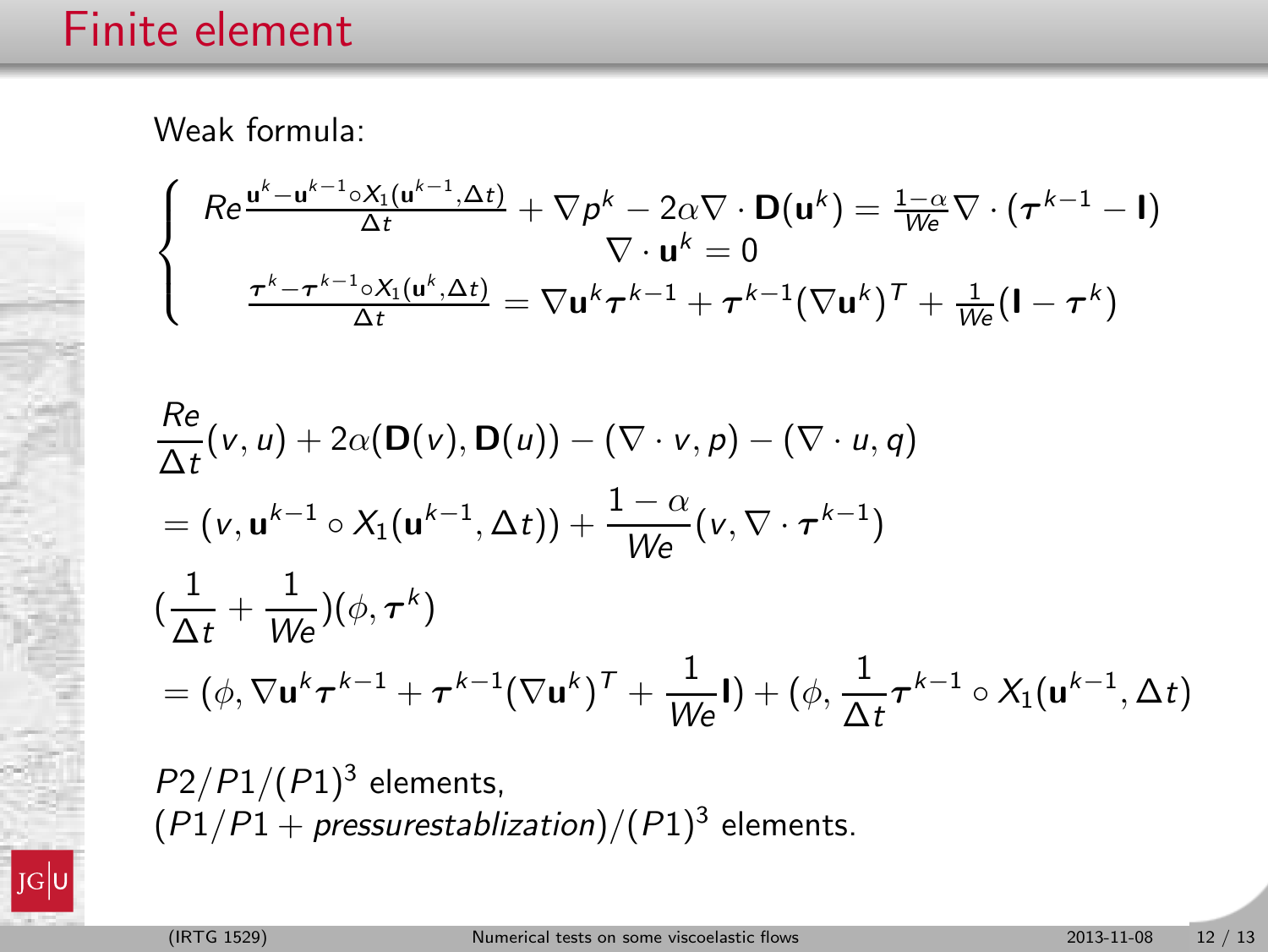$$
\begin{cases}\nRe \frac{\mathbf{u}^{k} - \mathbf{u}^{k-1} \circ X_1(\mathbf{u}^{k-1}, \Delta t)}{\Delta t} + \nabla p^k - 2\alpha \nabla \cdot \mathbf{D}(\mathbf{u}^k) = \frac{1 - \alpha}{We} \nabla \cdot (\boldsymbol{\tau}^{k-1} - \mathbf{I}) \\
\nabla \cdot \mathbf{u}^k = 0 \\
\frac{\boldsymbol{\tau}^k - \boldsymbol{\tau}^{k-1} \circ X_1(\mathbf{u}^k, \Delta t)}{\Delta t} = \nabla \mathbf{u}^k \boldsymbol{\tau}^{k-1} + \boldsymbol{\tau}^{k-1} (\nabla \mathbf{u}^k)^T + \frac{1}{We} (\mathbf{I} - \boldsymbol{\tau}^k)\n\end{cases}
$$

$$
\frac{Re}{\Delta t}(v, u) + 2\alpha(\mathbf{D}(v), \mathbf{D}(u)) - (\nabla \cdot v, p) - (\nabla \cdot u, q)
$$
\n
$$
= (v, \mathbf{u}^{k-1} \circ X_1(\mathbf{u}^{k-1}, \Delta t)) + \frac{1-\alpha}{We}(v, \nabla \cdot \boldsymbol{\tau}^{k-1})
$$
\n
$$
(\frac{1}{\Delta t} + \frac{1}{We})(\phi, \boldsymbol{\tau}^k)
$$
\n
$$
= (\phi, \nabla \mathbf{u}^k \boldsymbol{\tau}^{k-1} + \boldsymbol{\tau}^{k-1}(\nabla \mathbf{u}^k)^T + \frac{1}{We}\mathbf{I}) + (\phi, \frac{1}{\Delta t} \boldsymbol{\tau}^{k-1} \circ X_1(\mathbf{u}^{k-1}, \Delta t)
$$

 $P2/P1/(P1)^3$  elements,  $(P1/P1 + pressurestabilization)/(P1)^3$  elements.  $\frac{\psi^k-\psi^{k-1} \circ X_1(\mathsf{u}^k,\Delta t)}{\Delta t} = \Omega^{k-1}\psi^{k-1} + \psi^{k-1}\Omega + \tfrac{1}{W\mathrm{e}}(\mathrm{e}^{-\psi^{k-1(\nabla \mathsf{u}^k)^T \mathsf{a}}}$ − I)